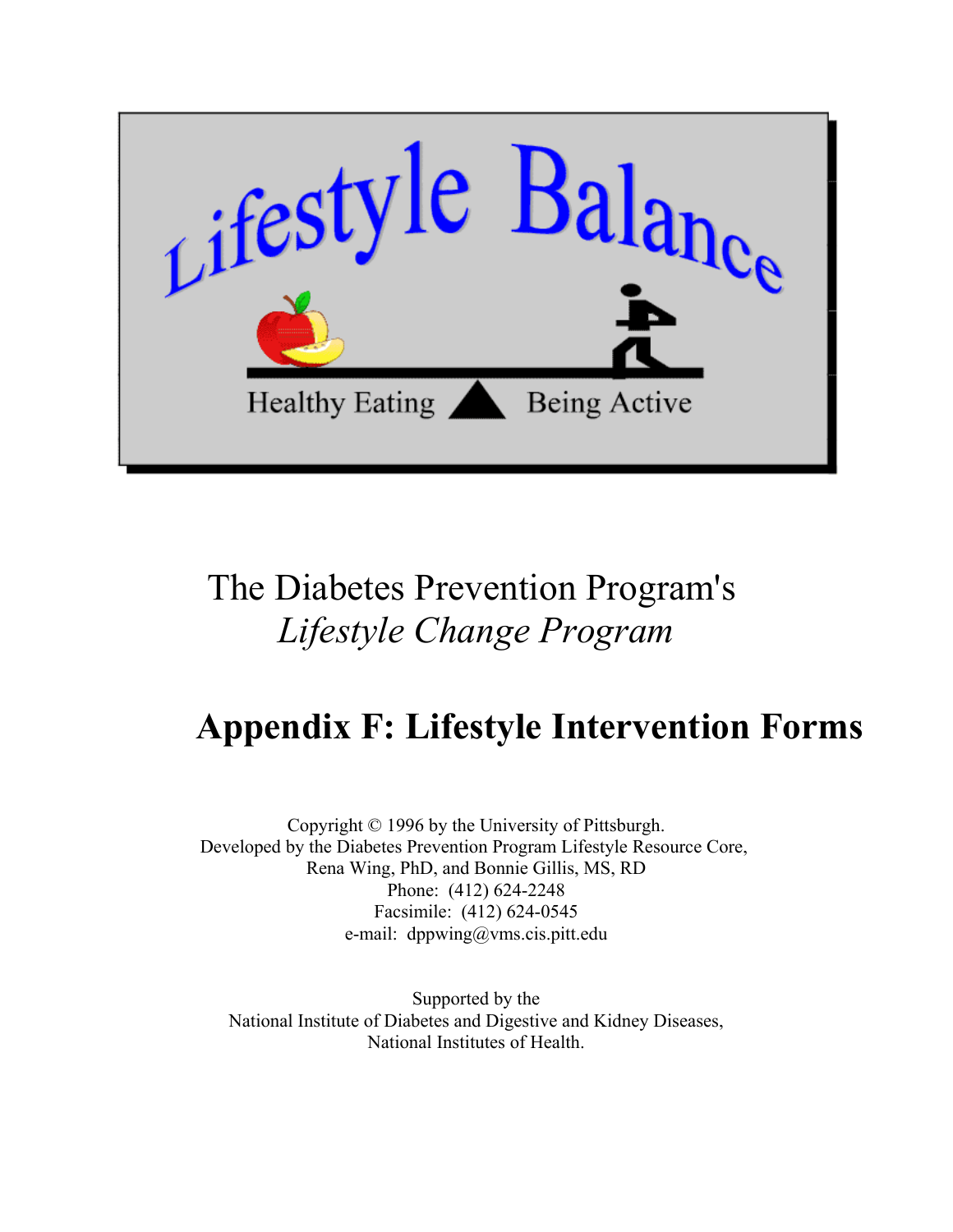# **Appendix F: Lifestyle Intervention Forms**

#### **F.1. General Instructions**

The Lifestyle Coaches will be responsible for completing four of the five Lifestyle Intervention Forms: L02, L03, L04, and L05. The individual who performs the exercise stress test will complete the form (L01) using that data.

The Lifestyle Intervention Forms should be completed *as soon as possible* after the contact with the participant so that the data will be available for reports generated by the Coordinating Center.

Please note:

- Several of the forms include a code for "Other" (for barriers or approaches to improve adherence). **Whenever you choose "Other," please FAX a New Codes Needed Form to the Lifestyle Resource Core so that we can create new codes as necessary (see Code Book).**
- C **Remember that it is** *essential* **to obtain physical activity data, whether in writing or as a verbal estimate, to determine whether or not participants are reaching their study goal for physical activity.**

| During the core: | If no written record is available, ask participants to verbally<br>estimate their activity for the previous week and record the number<br>of minutes on their Update sheet. However, this data is not             |
|------------------|-------------------------------------------------------------------------------------------------------------------------------------------------------------------------------------------------------------------|
|                  | <i>entered</i> on the In-Person Contact Form (L03) (see instructions for<br>E3 below).                                                                                                                            |
| After the core:  | If no written record is available, ask participants to verbally<br>estimate their activity for the previous week. This data is entered<br>on the In-Person Contact Form (L03) (see instructions for E5<br>below). |

The completion of the forms is self-explanatory other than where indicated as follows.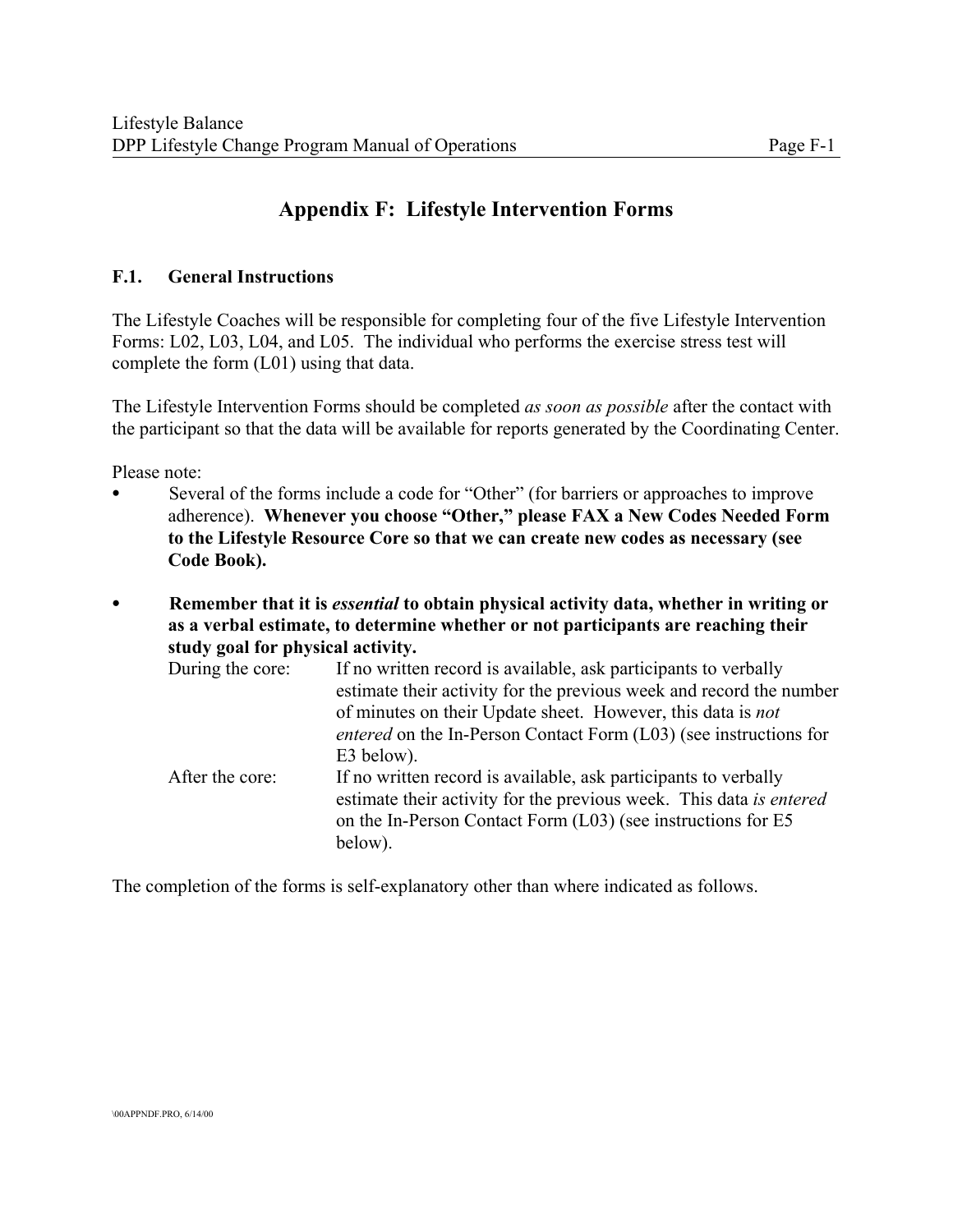#### **Form L02: Lifestyle Contact--Telephone**

This form is to be completed for every telephone contact between a participant and DPP staff member *except for* routine calls between a secretary and participant to schedule visits, remind participants of appointments, or reschedule visits (for example, due to illness, weather, etc.).

#### Part I. Identification

- A. Participant Identification
- B. Contact Information
	- Item 3: Complete according to the 24-hour clock.
	- Item 5: Check "scheduling/attendance" if the call is to discuss scheduling or attendance as a barrier to adherence. **Do NOT check this, or for that matter, complete this form at all (no form is necessary), for routine calls to schedule visits, remind participants of appointments, or reschedule visits.**

Check "information/content" if the majority of the contact is spent providing or discussing information about a topic or topics, teaching, planning, or problem solving.

Check "personal discussion" if the majority of the contact is spent dealing with a *personal issue or providing general support* to a participant.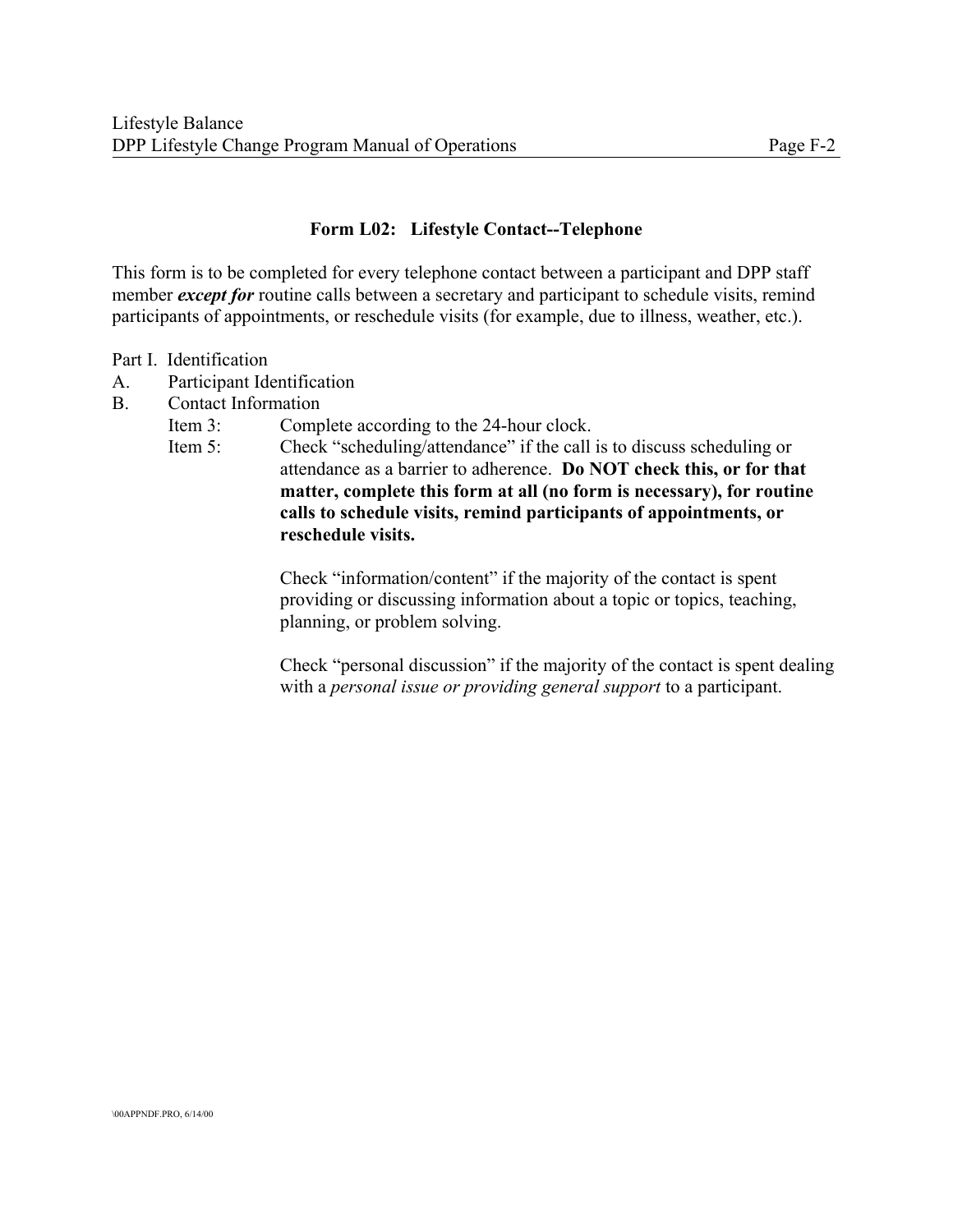#### **Form L03: Lifestyle Contact--In Person**

#### **Note: Use the second edition of the Lifestyle Contact In-Person Form (numbered L03.2) for any In-Person Contacts dated July 28, 1997 or beyond. After that point, do not use the first edition (numbered L03.1).**

The In-Person Contact Form (L03) is to be completed for standard In-Person contacts between a participant and DPP staff member.

#### **Note for items 4 and 6 in Part II:**

**It is** *very important* **to collect physical activity data to determine whether participants are reaching their physical activity goal. If the data is not available in written form on a self-monitoring record, ask the participant to give you the data verbally (or, if necessary, phone the participant to get the information.)**

#### **Part I. Identification**

B2. "Week of in-person contact" is the same as weeks since randomization, as indicated on the participant's study calendar provided by the Coordinating Center. Please consult the participant calendar each time you complete this question. Note:" Week of in-person contact" is not the same as the Week of Core Curriculum as indicated on the Lifestyle Balance Update.

#### **Part II. Lifestyle Contact--In Person**

- D1. Check "with other participants" if you see two or more participants together for regular intervention sessions. This is NOT the same as an after-core group class.
- D2a-b Complete D2a and b only if the contact is during the Core Curriculum. (If after-core, skip this box.) Be sure to complete D2 b (is the session a "repeat"?). Check yes if the content of the entire session was repeated (don't check yes if it was reviewed only briefly.) Otherwise, check no.
- E1-2. If you answer No to both question 1 and 2, do NOT go on to questions 3 and 4. Skip to question 5.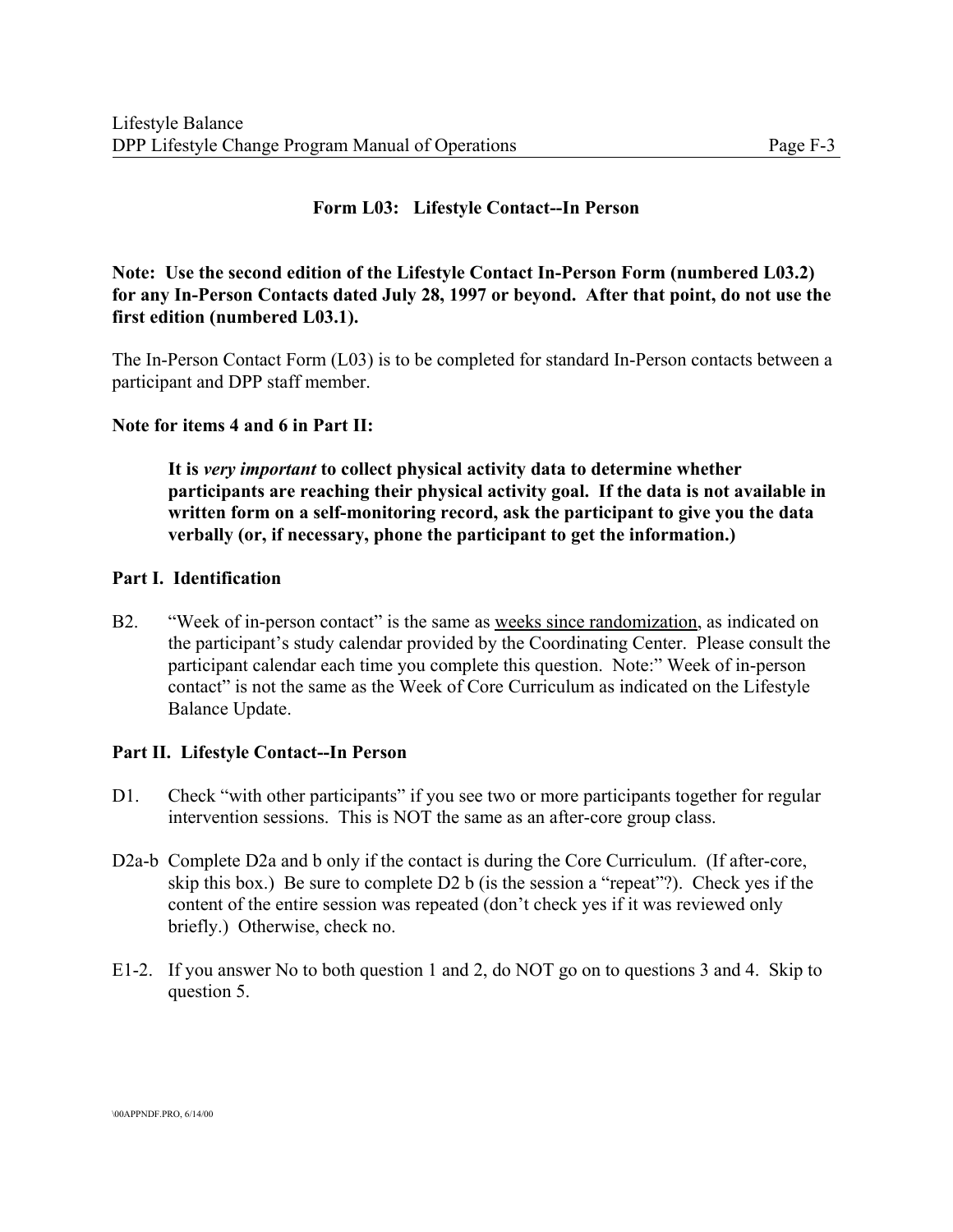- E3. Interpret this question as "Self-monitoring data **(from written record only)** from the most recent week available since the last In-Person Contact." That is, if the participant has no written record of physical activity, do **not** record the participant's verbal estimate here.
- E3a. Do not enter "1" for NA (not available) in the goal boxes (please remind data entry staff about this). Rather, check the box labeled "NA."

The **goal for minutes of physical activity corresponds to the goal line on the How Am I Doing? graph for activity (that is, where we expect the participant's activity to be at this point in the intervention).** On the most recent revision of the How Am I Doing? graph for activity, we've drawn in a **dotted line at 150 minutes**. You should **add a solid line for the activity goal line**. During the core, start the line whenever the participant is expected to have returned his or her first self-monitored minutes of activity (this will vary based on which goal the participant begins with and how often you see the participant). Then draw in the upward slope over 4 weeks, from 60 to 90, then to 120, and finally to 150 minutes. After the core, the activity goal will remain 150 minutes for the purposes of completing the L03 form, regardless of whether the participant wishes to go beyond that.

- E3b-h. For the fat gram and calorie data, leave blank if the self-monitoring record does not provide data or if the participant has not otherwise provided data. (If the participant has recorded fat and/or calories but simply not totalled or transferred the totals to the back of the record, do this and record the data. On the other hand, you are not expected to extensively look up foods in the Fat Counter in order to complete the record for the participant.) **For the physical activity data, do** *not* **record verbally reported data here. If no written record of physical activity is available, leave this column blank.** If written data is available, enter it here and check to be sure that the Total minutes of activity is the sum of Days 1 through 7.
- E4. Watch the "skip pattern" on this question. If you answer No to question 4 (not more than one week of records was available), skip to question 5 (do not complete 4a and 4ai). But if you answer Yes to question 4, complete 4a. If you answer yes to 4a, skip to question 5. But if you answer No to question 4a, complete 4ai.
- E5. Answer this question only if the contact is after the core. Interpret this question as "If a written record is **not** available, indicate how many minutes of physical activity the participant **verbally reported** during the previous week (**one week only**). [That is, do **not** collect data from the entire period since the last In-Person Contact. And do not record data from written records here.]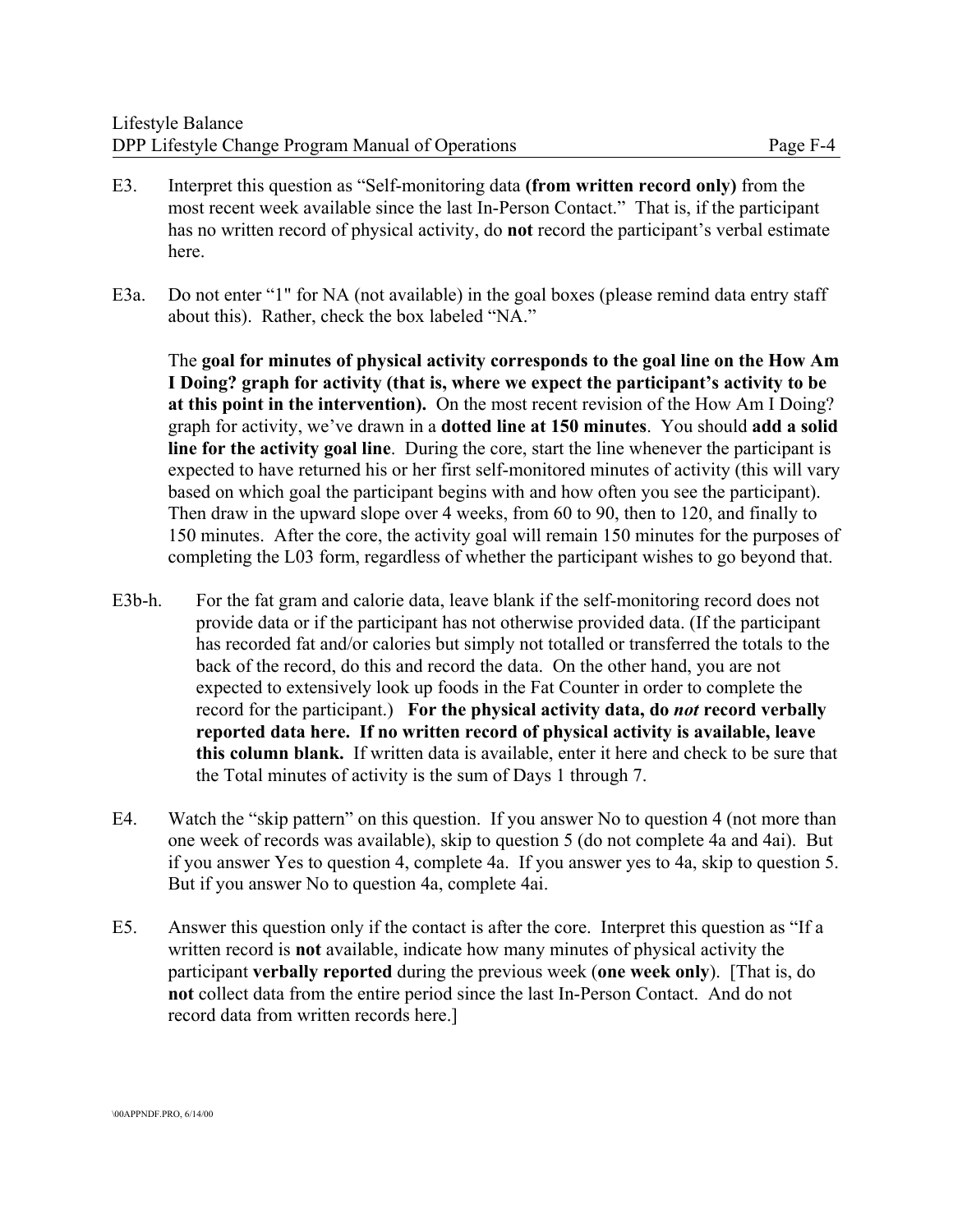#### F. Physical Activity Status

- F1. **During the Core, the goal for minutes of physical activity corresponds to the goal line on the How Am I Doing? graph for activity.** See the above instructions for question E3a for details. The answer to F1 will be checked against the answer to question E3a for consistency. **After the Core, check Yes (participant is at goal) if the** *average* **weekly minutes since the last In-person Contact was 150 minutes or more.**  That is, some weeks may be less than 150 and some more, but if the average is 150 minutes or greater since the last L03 was completed, consider the participant at goal.
- F2-3. Code at least one and up to three barriers to physical activity and approaches to improve or maintain physical activity **whether or not the participant is at goal**. See the introduction to the Code Book (Section F2) for detailed instructions.

#### G. Weight Status

G1-3: **During the Core Curriculum, the weight goal corresponds to the goal line (line of reduction) on the How Am I Doing? graph for weight (that is, where we expect a participant's weight to be at this point during the Core).** Use the participant's individualized weight graph to determine his or her goal in pounds for each session. **At Session 1, the participant's weight goal will be the same as his or her current weight.** The Session 1 weight is also the weight that will be used to calculate the 7% weight loss goal which is the weight goal for session 16 and thereafter.

> Related note: On the most recent revision of the How Am I Doing? weight graph, the horizontal axis is in weeks since randomization which is the "Week of In- Person Contact" from the Coordinating Center's participant calendar. (Do not confuse this with session numbers or "week of Core Curriculum" from the Lifestyle Balance Update. For example, when you weigh Mrs. Smith at Session 5, you would graph that weight at week 8 on the How Am I Doing? graph if it has been 8 weeks since she was randomized.)

#### **After the Core Curriculum, the weight loss goal is the 7% study goal, regardless of any other personal goals that the participant may set.**

- G4. Complete this question whether or not the participant is at goal.
- G5-6. Code at least one and up to three barriers to weight loss and approaches to improve or maintain weight loss **whether or not the participant is at goal**. See the introduction to the Code Book (Section F2) for detailed instructions.

\00APPNDF.PRO, 6/14/00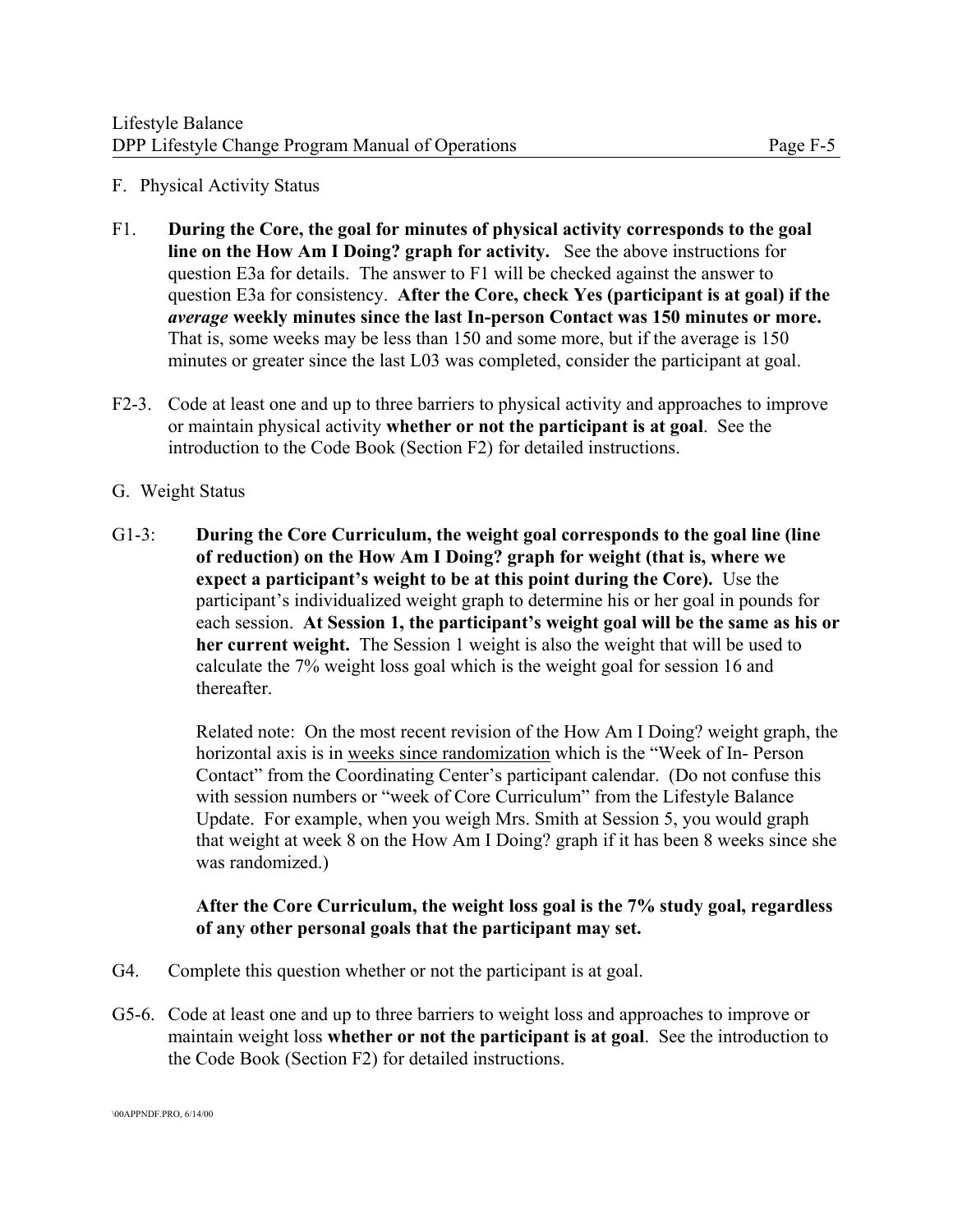#### **Form L04: Lifestyle Physical Activity Log**

Complete this form for any supervised physical activity sessions with participants (including if you walk for part of a session with an individual participant or if a participant comes in to weighin and then walks with you).

Part I.D. Type of exercise:

If a code for the type of exercise is not provided in the Code Book (Section F.2), use the code for "Other" and FAX a New Codes Needed Form (see Code Book) to the LRC.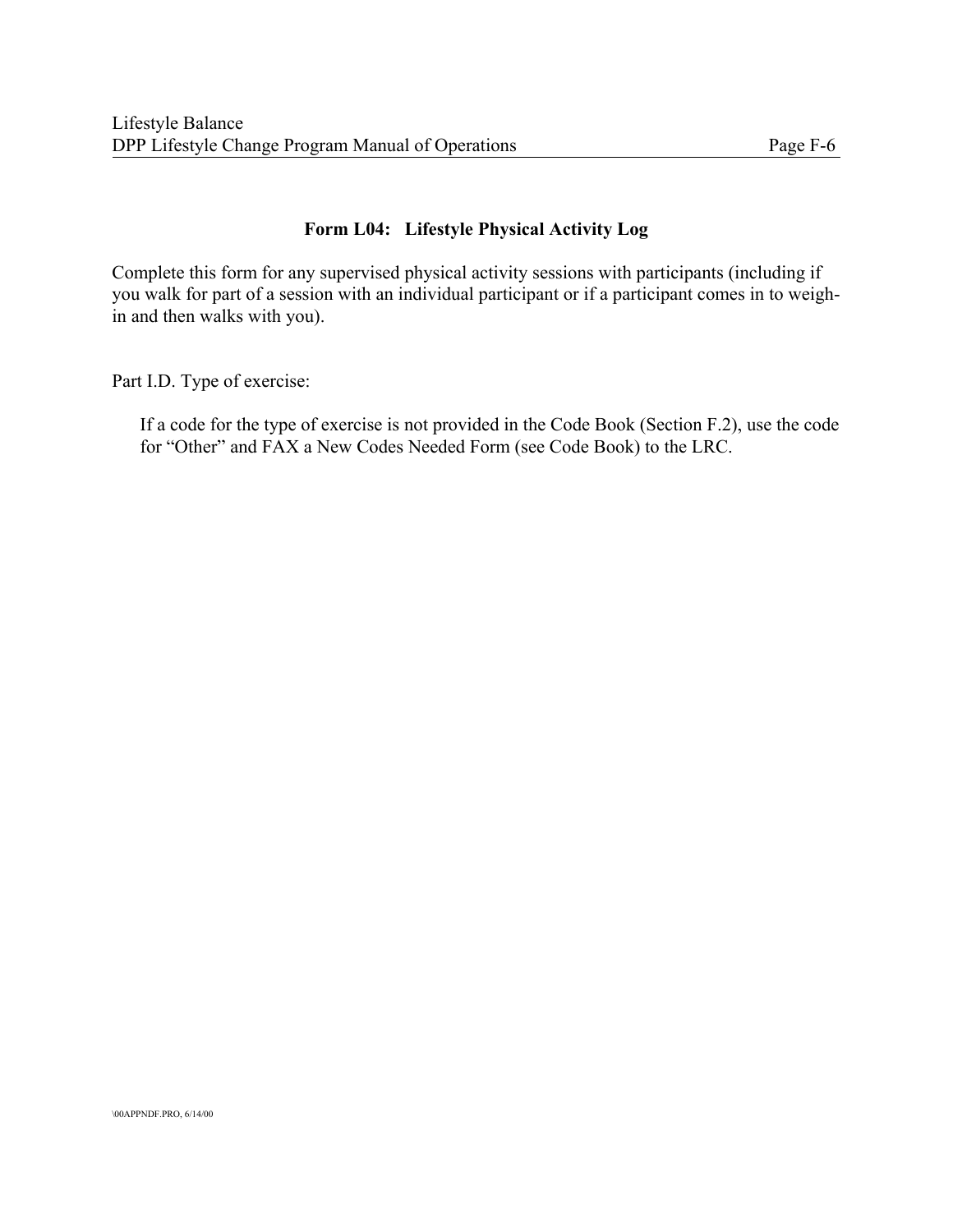## **Form L05: Lifestyle Group Session Log**

Use this form only to document **after-core group classes.**

If during the Core you conduct a regular session with two or more participants, complete the L03 form for each of them and code attendance (question D1) as "with other participants." Do NOT complete a group session log.

If during the Core, you conduct an extra small group meeting, such as a one-time low-fat cooking demonstration with several participants, code the approach to improve/maintain weight loss as code 429 (schedule a small group visit to reinforce content of the core curriculum) on each participant's L03 form. Do NOT complete a group session log.

Part I.D. Type of session: If a code for the type of session is not provided in the Code Book (Section F.2), use the code for "Other" and FAX a New Codes Needed Form (see Code Book) to the LRC.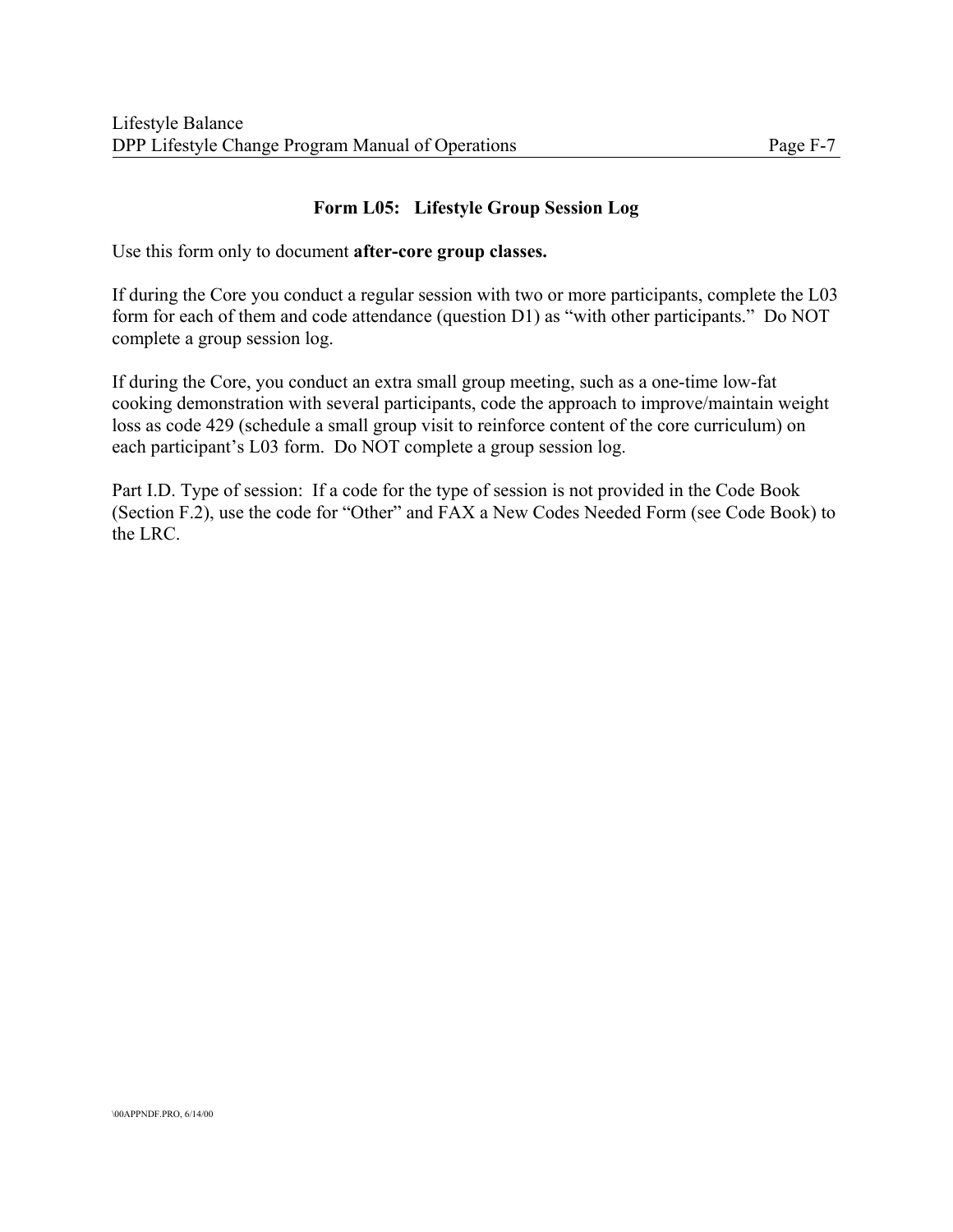#### **F2. Code Book**

Use the following codes when completing the Lifestyle In-Person Contact Form (L03), Lifestyle Physical Activity Log (L04), and the Lifestyle Group Session Log (L05), as indicated on the forms. For your reference, Tool Box levels are given where applicable (see Appendix G for details).

**Important:** When coding barriers (series 100 and 300) and approaches to improve/maintain (series 200 and 400), keep in mind the following:

- C **Remember to FAX the LRC a New Codes Needed Form (attached) whenever you use a code for "Other.** The LRC will help you identify an existing code to use or will create a new code. For example, if you aren't sure of what's standing in the way of a participant losing weight but you have some idea, code the barrier as "Other" (rather than using the code for "None") and use the New Codes Needed Form to let us know what you're thinking.
- C **Although older age, genetics, certain medications (e.g., steroids), or physical changes (e.g., menstrual cycle) may be reported as problems by participants, we do not want to code these as barriers.** We feel that these types of long-term or ongoing problems should be handled as follows:
	- Acknowledge that the participant experiences the problem.
	- Provide any related facts. (For example, it *is* more difficult to lose weight as we age. Women on hormone replacement therapy have *not* been shown to gain any more weight than women who do not take hormones.)
	- Express confidence that participants can reach the study goals despite these problems. Help them realize that in all these cases, eating less and exercising more will indeed produce weight loss and may prevent diabetes.
	- Encourage participants to focus on things that they can change.

We want to code as barriers the types of problems that a participant (or we) can change (e.g., little or no access to exercise facilities) or the kind of problems that may impede a participant's progress temporarily but that can either be planned for or recognized as unusual (e.g., illness, weather, or significant life events).

#### • Continue to code any barriers or approaches to improve/maintain as long as they **apply.**

• When you first identify something that is getting in the way of a participant's weight loss or physical activity, code it as a barrier at that contact and *continue to code it* at ongoing contacts as long as the participant experiences it as a barrier. The data will be used **to document how long the barrier was experienced**. For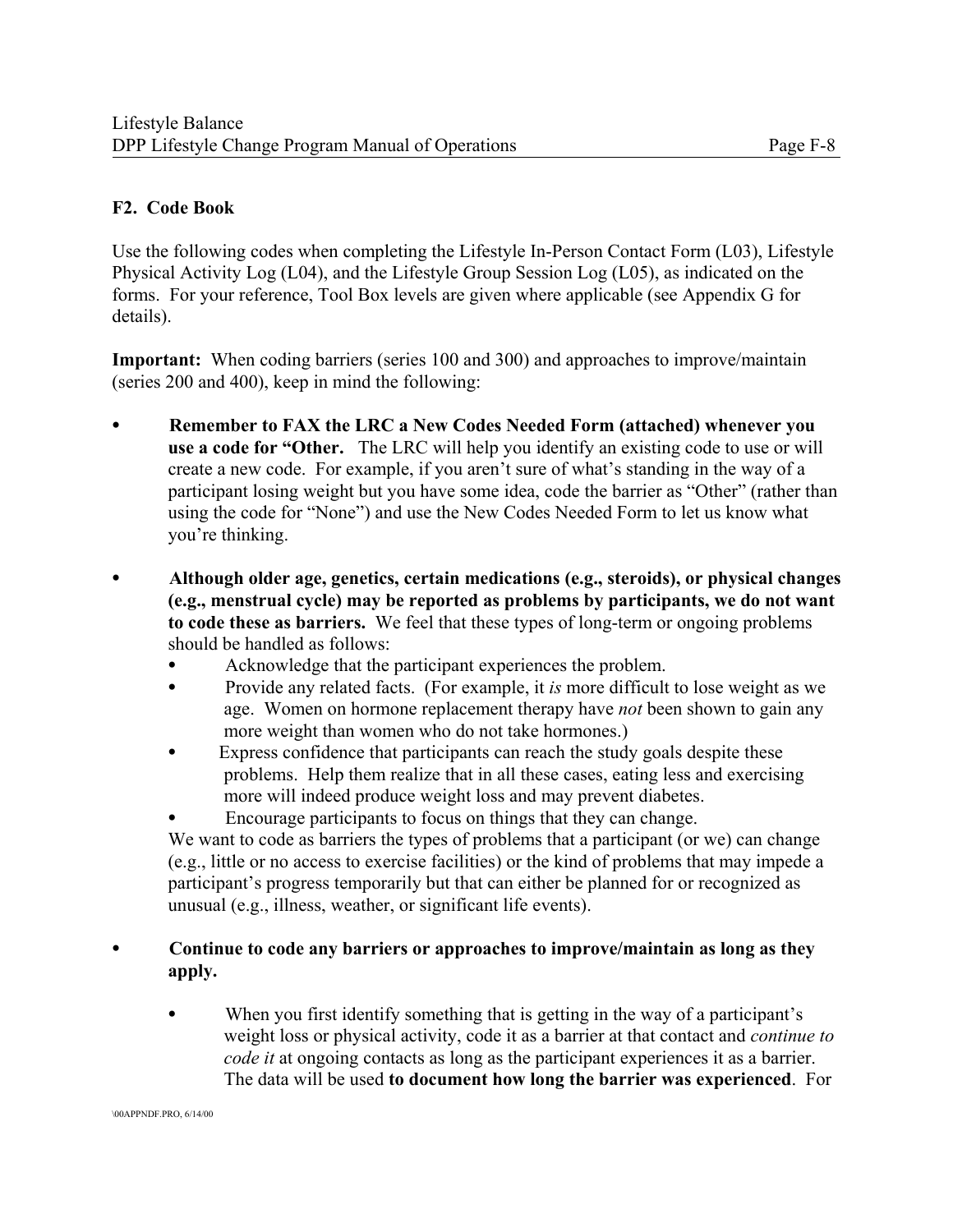example, if a participant loses a job at the beginning of July and experiences it as a barrier to weight loss at every contact during July and August, continue to code it throughout this time.

- When you first initiate an approach to improve/maintain weight loss or physical activity, code it as an approach taken at that contact and *continue to code it* as long as the participant uses it. The data will be used **to document how long the approach was used.** For example, if a participant meets with the behaviorist on July 8, again two weeks later, and again, two weeks later, code it on the L03 forms once for each time that the participant met with the behaviorist. Or if a participant uses Slim Fast for two meals a day over a period of two months, code it on the L03 forms at each contact during that time.
- C **Use codes 198, 298, 398, or 498 ("None") only if you can identify absolutely NO barriers or approaches to improve or maintain weight loss or physical activity (remember to consider any approaches that you are continuing to use, as explained above).** For example, if a participant started the core curriculum with weight loss and has not yet received a goal for activity, code "None" for the barrier to physical activity (198) and approach to improve/maintain physical activity (298). If a participant has been losing weight steadily but progress is slow and the participant is not at goal, AND you can think of no barrier, code "None" for the barrier to weight loss (398).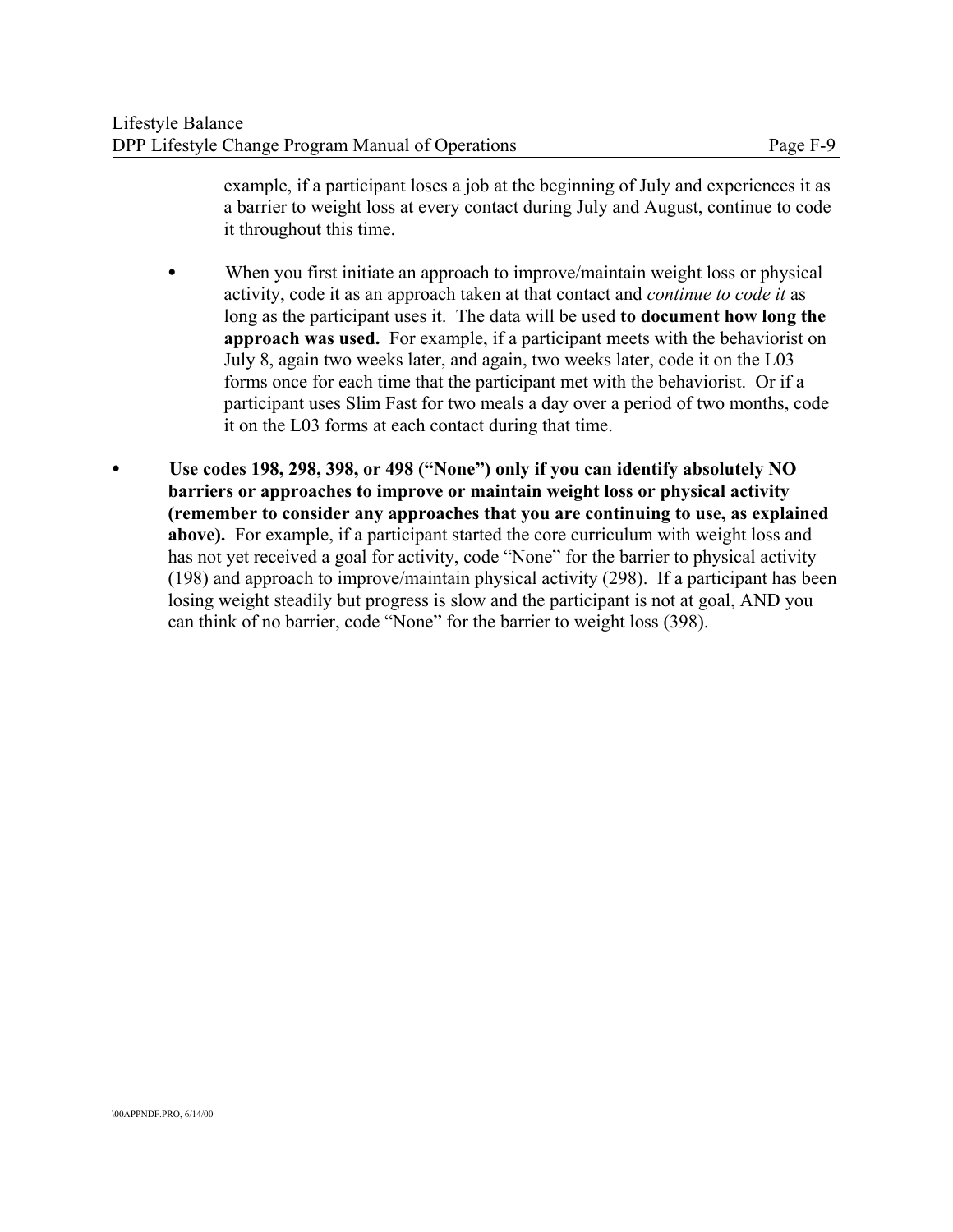### **100 Series: Revised August 1999**

**What are the barriers to physical activity?** (See question F.1.a, Lifestyle In-Person Contact Form, L03.)

|     | Code<br><b>Barrier</b>                                                                                                                                                                                                                                                                          | <b>Date Added</b>       |
|-----|-------------------------------------------------------------------------------------------------------------------------------------------------------------------------------------------------------------------------------------------------------------------------------------------------|-------------------------|
| 101 | <b>Illness</b>                                                                                                                                                                                                                                                                                  | March 1996              |
| 102 | Vacation/holiday/atypical work or family demands causing significant<br>disruptions in usual routine                                                                                                                                                                                            | March 1996              |
| 103 | Injury                                                                                                                                                                                                                                                                                          | March 1996              |
| 104 | Participant reports diminished/no motivation to pursue activity goal,<br>bored with exercise, dislikes exercise                                                                                                                                                                                 | March 1996              |
| 105 | Chronic time management problems (difficulty finding time to exercise due<br>to typical family, work, or social demands)                                                                                                                                                                        | March 1996              |
| 106 | Increase in significant life events causing pt. to neglect self-care (e.g., death<br>of a spouse, divorce, marriage, being fired from work, retirement, major<br>change in living conditions/working conditions/financial state, etc.)                                                          | March 1996              |
| 107 | Little or no access to place, equipment, or facilities to exercise                                                                                                                                                                                                                              | March 1996              |
| 108 | Weather                                                                                                                                                                                                                                                                                         | March 1996              |
| 109 | Internal cues (positive or negative thoughts or emotions, e.g., perceived<br>stress, depression, anxiety, anger, boredom, loneliness, happiness, relief)<br>prompting sedentary behavior or a change in activity plan.                                                                          | Rev. Nov. 1997          |
| 110 | <b>Exercise temporarily restricted</b> by physician or other health professional<br>for health reasons.                                                                                                                                                                                         | October 1997            |
| 111 | Aches and pains (for example, due to arthritis, previous activity)                                                                                                                                                                                                                              | Nov. 1997               |
| 112 | Inaccurate or not consistent self-monitoring of physical activity.                                                                                                                                                                                                                              | Oct. 1998               |
| 113 | Expected social cues for physical activity become unavailable (e.g., a<br>regular walking partner is ill or moves away, a seasonal exercise class ends)<br>(Note: Do not use this code for the chronic absense of social cues for activity<br>such as an unsupportive spouse or sedentary job.) | <b>NEW: August 1999</b> |
| 198 | <b>None</b>                                                                                                                                                                                                                                                                                     | <b>July 1997</b>        |
| 199 | Other barrier (please FAX the LRC a New Codes Needed Form)                                                                                                                                                                                                                                      | March 1996              |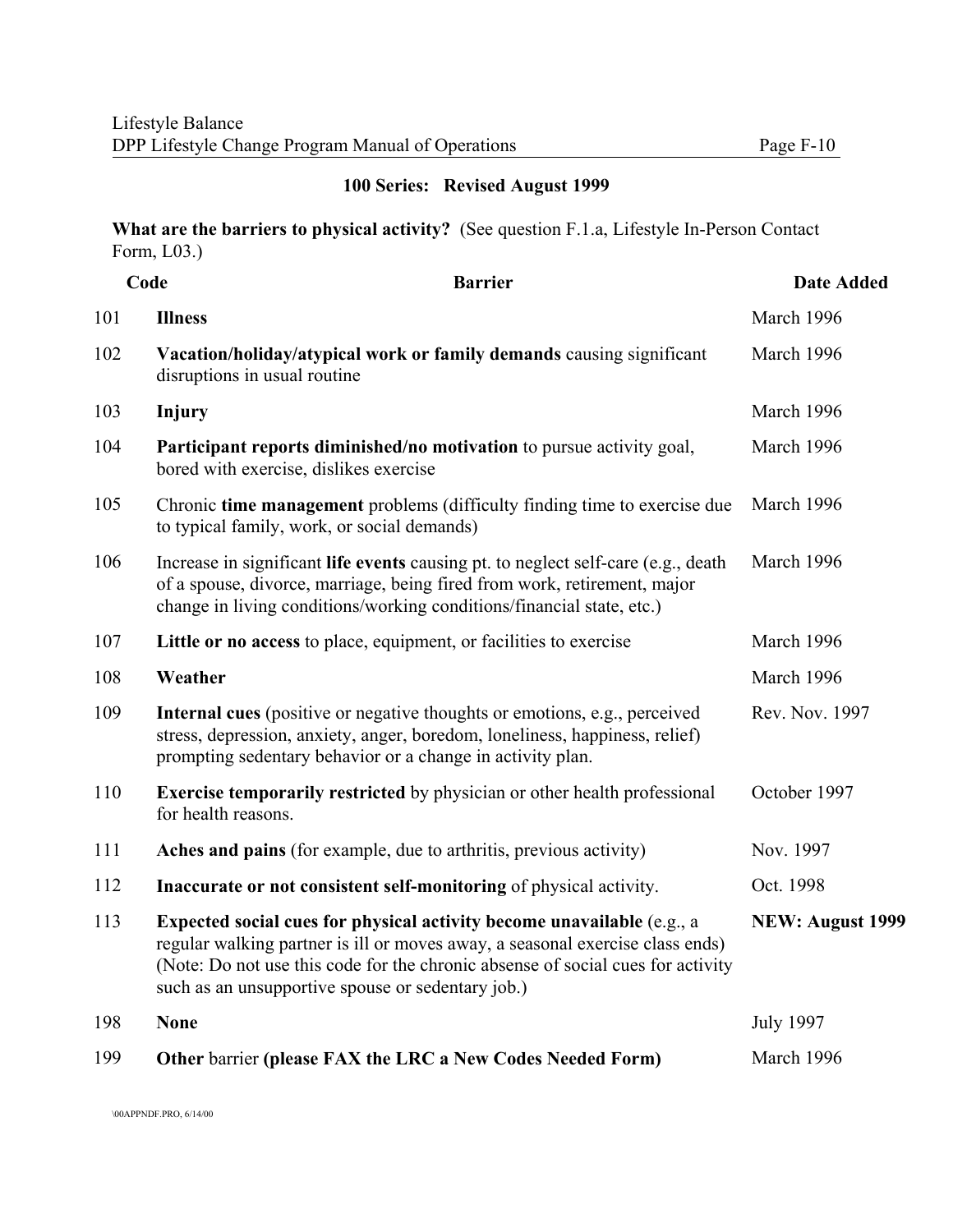#### **200 Series: Revised January 2001**

**What approaches are taken to improve (or maintain) physical activity?** (See question F.1.b on the Lifestyle In-Person Contact Form, L03)

| Code | Level          | <b>Tool</b>                                                                                                                                                                                                                                                                                                                                                                                                                                                                                                                                         | <b>Date Added</b> |
|------|----------------|-----------------------------------------------------------------------------------------------------------------------------------------------------------------------------------------------------------------------------------------------------------------------------------------------------------------------------------------------------------------------------------------------------------------------------------------------------------------------------------------------------------------------------------------------------|-------------------|
| 201  | $\mathbf{1}$   | <b>Problem solving</b> (outlining the behavior chains associated with<br>inactivity, that is, the antecedents (cues), behaviors, and<br>consequences, as well as making and evaluating related action<br>plans) Examples of specific problem solving strategies include:<br>encouraging participant to attend DPP activity sessions,<br>recommending music or books on tape, discussing priority of<br>exercise and time management skills, recommending finding<br>help with child/elder care, suggesting activities to do with child<br>or elder. | March 1996        |
| 202  | $\mathbf{1}$   | Increased frequency of phone calls and/or visits to cue<br>increased activity                                                                                                                                                                                                                                                                                                                                                                                                                                                                       | March 1996        |
| 203  | $\overline{2}$ | <b>Exercised with the participant during or outside of regular</b><br>session time                                                                                                                                                                                                                                                                                                                                                                                                                                                                  | March 1996        |
| 204  | $\mathbf{1}$   | Developed a plan for someone other than yourself (e.g.,<br>another participant or DPP staff person) to exercise with<br>prticipant                                                                                                                                                                                                                                                                                                                                                                                                                  | Rev. March 1998   |
| 205  | $\overline{2}$ | Provided transportation to exercise, child/elder care (DPP<br>pays)                                                                                                                                                                                                                                                                                                                                                                                                                                                                                 | March 1996        |
| 206  | $\overline{2}$ | <b>Bought the participant an item to support physical activity</b><br>for \$100 or less (e.g., heart rate monitor, exercise tape, hand<br>weights, clothing) (DPP pays)                                                                                                                                                                                                                                                                                                                                                                             | Rev. Dec. 1998    |
| 207  | $\mathbf{1}$   | Referred participant to non-DPP exercise class, facility, or<br>trainer in the community or non-DPP personal<br>trainer/exercise expert (no cost to DPP). This includes referral<br>to a physical therapist or rehabilitation program.                                                                                                                                                                                                                                                                                                              | Rev. March 1998   |
| 208  | $\mathbf{1}$   | Identified exercise event in local area and set up a training<br>schedule for the participant                                                                                                                                                                                                                                                                                                                                                                                                                                                       | March 1996        |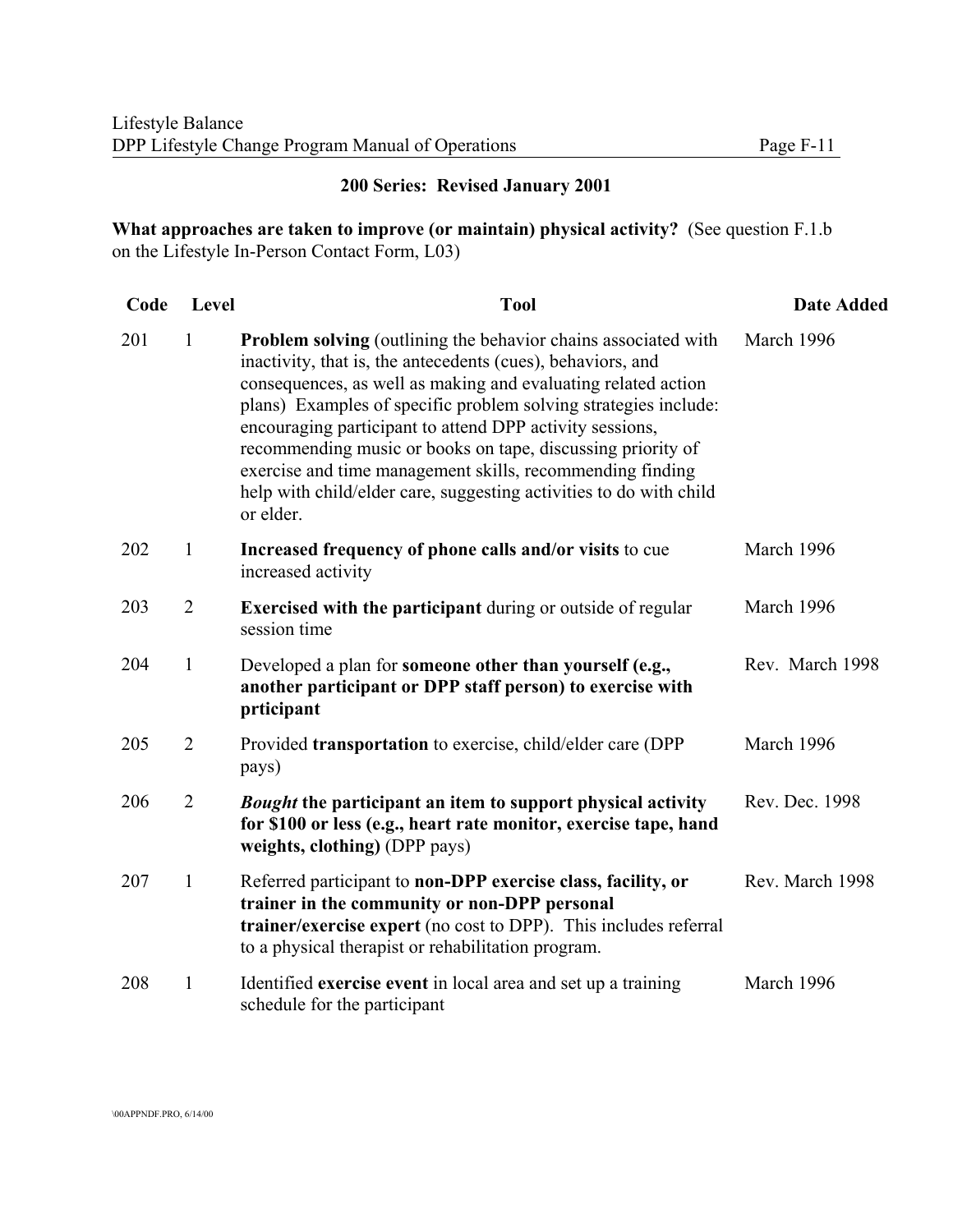#### Lifestyle Balance DPP Lifestyle Change Program Manual of Operations **Page F-12**

| 209 | $\mathbf{1}$   | Set up motivational strategy/incentive/contract that does<br><b>NOT involve spending DPP money or extra staff time (for</b><br>example, Coach initiates Map of Miles, Miles to Go Before I<br>Sleep, or Spell DPP but doesn't buy prizes); encouraged<br>participant to identify self-reward for attaining a specific<br>behavioral or weight loss goal. | March 1996            |
|-----|----------------|----------------------------------------------------------------------------------------------------------------------------------------------------------------------------------------------------------------------------------------------------------------------------------------------------------------------------------------------------------|-----------------------|
| 210 | $\overline{2}$ | Scheduled a meeting with exercise physiologist on DPP staff                                                                                                                                                                                                                                                                                              | March 1996            |
| 211 | $\overline{2}$ | Scheduled a meeting with behavior therapist on DPP staff                                                                                                                                                                                                                                                                                                 | March 1996            |
| 212 | 3              | <b>Enrolled participant in health club, YMCA, Exercise Class,</b><br>cardiac rehabilitation program (DPP pays)                                                                                                                                                                                                                                           | March 1996            |
| 213 | 3              | Purchased home exercise equipment for the participant (DPP)<br>pays)                                                                                                                                                                                                                                                                                     | March 1996            |
| 214 | 3              | Provided a " <b>personal trainer</b> " for the participant (DPP pays to<br>have someone other than the exercise specialist on the DPP<br><i>staff</i> to exercise with participant)                                                                                                                                                                      | Rev: Oct. 1997        |
| 215 | <b>NA</b>      | No approach taken--participant is ill or injured                                                                                                                                                                                                                                                                                                         | March 1996            |
| 216 | $\mathbf{1}$   | Actively involved significant other in the exercise program<br>(e.g., scheduled a session with the significant other and<br>participant)                                                                                                                                                                                                                 | <b>July 1997</b>      |
| 217 | 3              | Set up motivational strategy/incentive/contract that DOES<br>involve spending DPP money or extra staff time (for example,<br>using DPP Dollars or buying prizes for a lottery or reaching<br>milestones on Map of Miles, Miles to Go Before I Sleep, or<br>Spell DPP)                                                                                    | <b>July 1997</b>      |
| 218 | $\mathbf{1}$   | Loaned the participant an item (worth \$100 or less) to<br>support physical activity (e.g., heart rate monitor, exercise<br>tape, hand weights). (This does not include large exercise<br>equipment such as a treadmill, stationary bike, or stepper.)                                                                                                   | REV: Dec. 1998        |
| 219 | $\overline{2}$ | <b>Enrolled participant in local exercise event (DPP pays)</b>                                                                                                                                                                                                                                                                                           | <b>July 1997</b>      |
| 220 | $\mathbf{1}$   | Mailed the participant a card, note, <i>educational material</i> (e.g.,<br>journal article) or other mailing to provide additional cues,<br>education, and encouragement                                                                                                                                                                                 | <b>Rev. Jan. 2001</b> |
| 221 | 3              | Paid for child or elder care                                                                                                                                                                                                                                                                                                                             | <b>July 1997</b>      |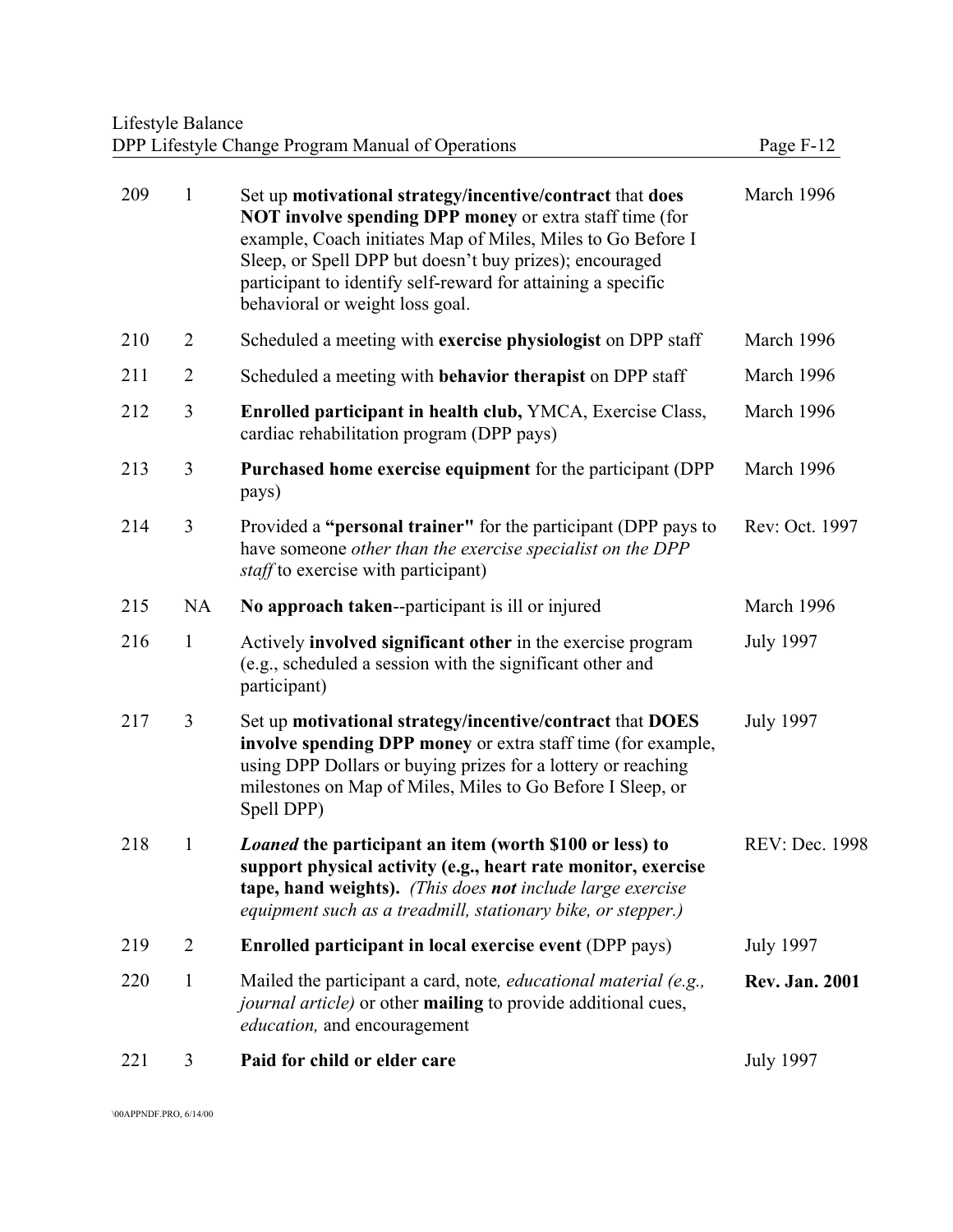### Lifestyle Balance DPP Lifestyle Change Program Manual of Operations **Page F-13**

| 222 | 1            | <b>Loaned the participant self-help materials such as books or</b><br>tapes (e.g., Keeping It Off Today with Art Ulene) or gave recent<br>journal article to provide participant education and<br>encouragement                                       | <b>Rev. Jan. 2001</b> |
|-----|--------------|-------------------------------------------------------------------------------------------------------------------------------------------------------------------------------------------------------------------------------------------------------|-----------------------|
| 223 | 2            | Gave the participant a <b>pedometer</b> (provided by DPP).                                                                                                                                                                                            | March 1998            |
| 224 | 3            | <i>Loaned</i> the participant home exercise equipment (such as a<br>treadmill, stationary bike, stepper)                                                                                                                                              | Oct. 1998             |
| 225 | 1            | Recommended new approach to self-monitoring physical<br>activity (e.g., devise an alternate form or calendar)                                                                                                                                         | Oct. 1998             |
| 226 | $\mathbf{1}$ | Scheduled a meeting between the participant and the PI                                                                                                                                                                                                | May 1999              |
| 227 | 1            | Temporary/permanent transfer of lifestyle participant to<br><b>another Coach</b> as an approach to improve adherence (this does<br>not apply to situations in which a Coach transfer is done as a<br>result of staff turnover, pregnancy leave, etc.) | <b>NEW: Jan. 2001</b> |
| 298 | <b>NA</b>    | <b>None</b>                                                                                                                                                                                                                                           | <b>July 1997</b>      |
| 299 | NA           | Other approach taken (please FAX the LRC a New Codes<br><b>Needed Form)</b>                                                                                                                                                                           | March 1996            |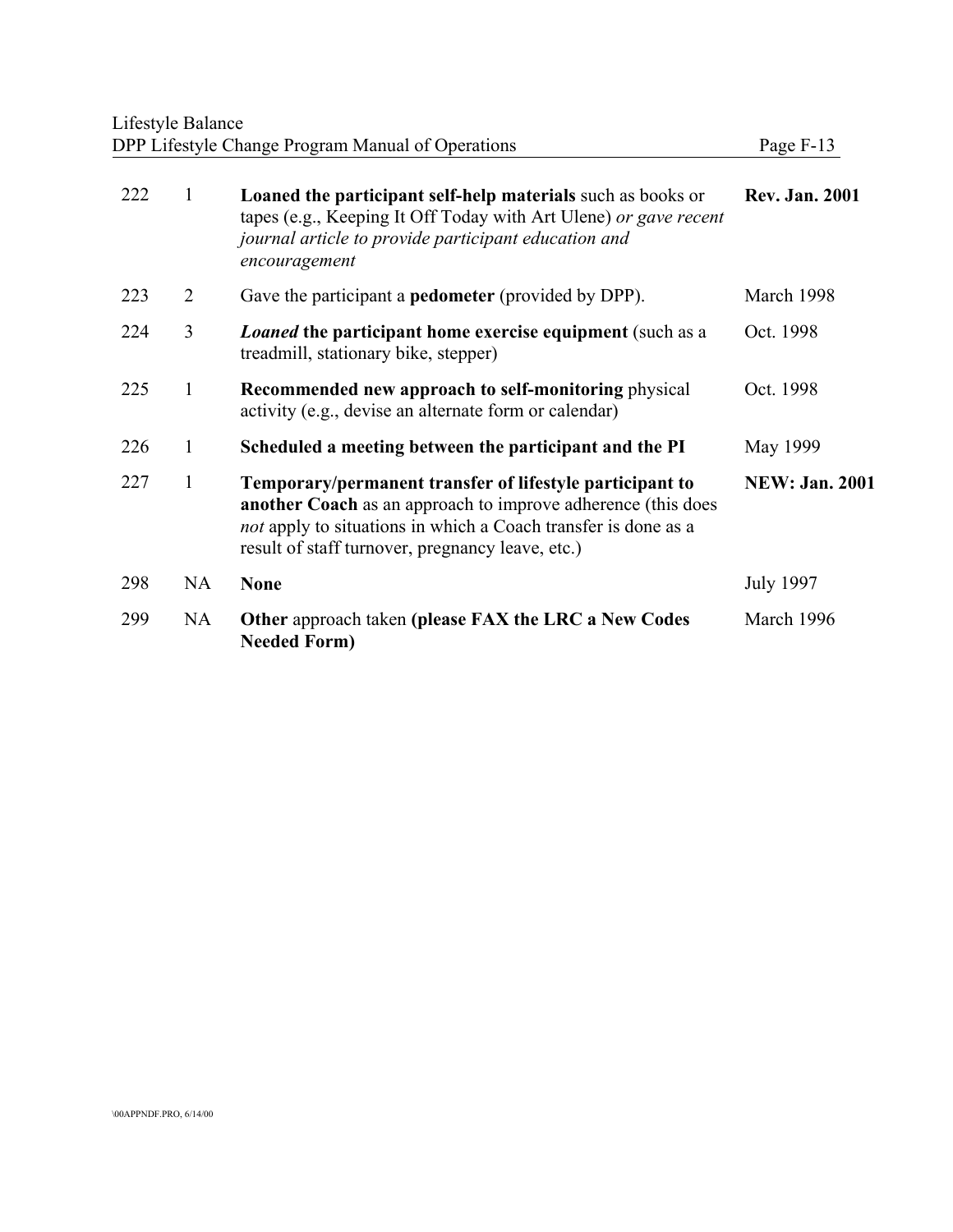### **300 Series: Revised October 1998**

# **What are the barriers to weight loss?** (See question G.3.b, In-Person Contact Form, L03.)

| <b>Barrier</b>                                                                                                                                                                                                                                                                                                                                                 | <b>Date Added</b> |
|----------------------------------------------------------------------------------------------------------------------------------------------------------------------------------------------------------------------------------------------------------------------------------------------------------------------------------------------------------------|-------------------|
| Inaccurate or not consistent self-monitoring of foods eaten, portion<br>sizes, and/or body weight (e.g., this includes suspected underreporting<br>of foods or portion sizes eaten)                                                                                                                                                                            | Rev: Oct. 1997    |
| <b>Poor cooking or food shopping skills (self or others in the home)</b>                                                                                                                                                                                                                                                                                       | March 1996        |
| Social cues prompting poor food choices or overeating away from<br>home (e.g., restaurants/parties/buffets)                                                                                                                                                                                                                                                    | March 1996        |
| Vacation/holiday/atypical work or family demands causing<br>significant disruptions in usual routine                                                                                                                                                                                                                                                           | March 1996        |
| <b>Internal cues</b> (positive or negative thoughts or emotions, e.g.,<br>perceived stress, depression, anxiety, anger, boredom, loneliness,<br>happiness, relief) prompting poor food choices or overeating. Note:<br>This encompasses what has been described as night eating, emotional<br>eating, binge eating in response to positive or negative affect. | Rev. Nov. 1997    |
| Increase in significant life events causing poor food choices or<br>overeating (e.g., death of a spouse, divorce, marriage, being fired from<br>work, retirement, major change in living conditions/working<br>conditions/financial state, etc.)                                                                                                               | March 1996        |
| Bored or dissatisfied with diet or meal plan                                                                                                                                                                                                                                                                                                                   | March 1996        |
| <b>Illness</b>                                                                                                                                                                                                                                                                                                                                                 | March 1996        |
| Participant reports diminished/no motivation to pursue weight loss<br>goal                                                                                                                                                                                                                                                                                     | March 1996        |
| Insufficient calorie expenditure (not enough exercise or exercise not<br>intense enough)                                                                                                                                                                                                                                                                       | Rev: Oct 1997     |
| Chronic time management problems (eg. difficulty finding time to<br>food shop, prepare food, go to appropriate restaurants, pack lunches).                                                                                                                                                                                                                     | <b>July 1997</b>  |
| Participant quit smoking within the last four to six months.                                                                                                                                                                                                                                                                                                   | Jan. 1998         |
| <b>Pregnancy</b> (weight loss goal suspended)                                                                                                                                                                                                                                                                                                                  | Oct. 1998         |
|                                                                                                                                                                                                                                                                                                                                                                |                   |

\00APPNDF.PRO, 6/14/00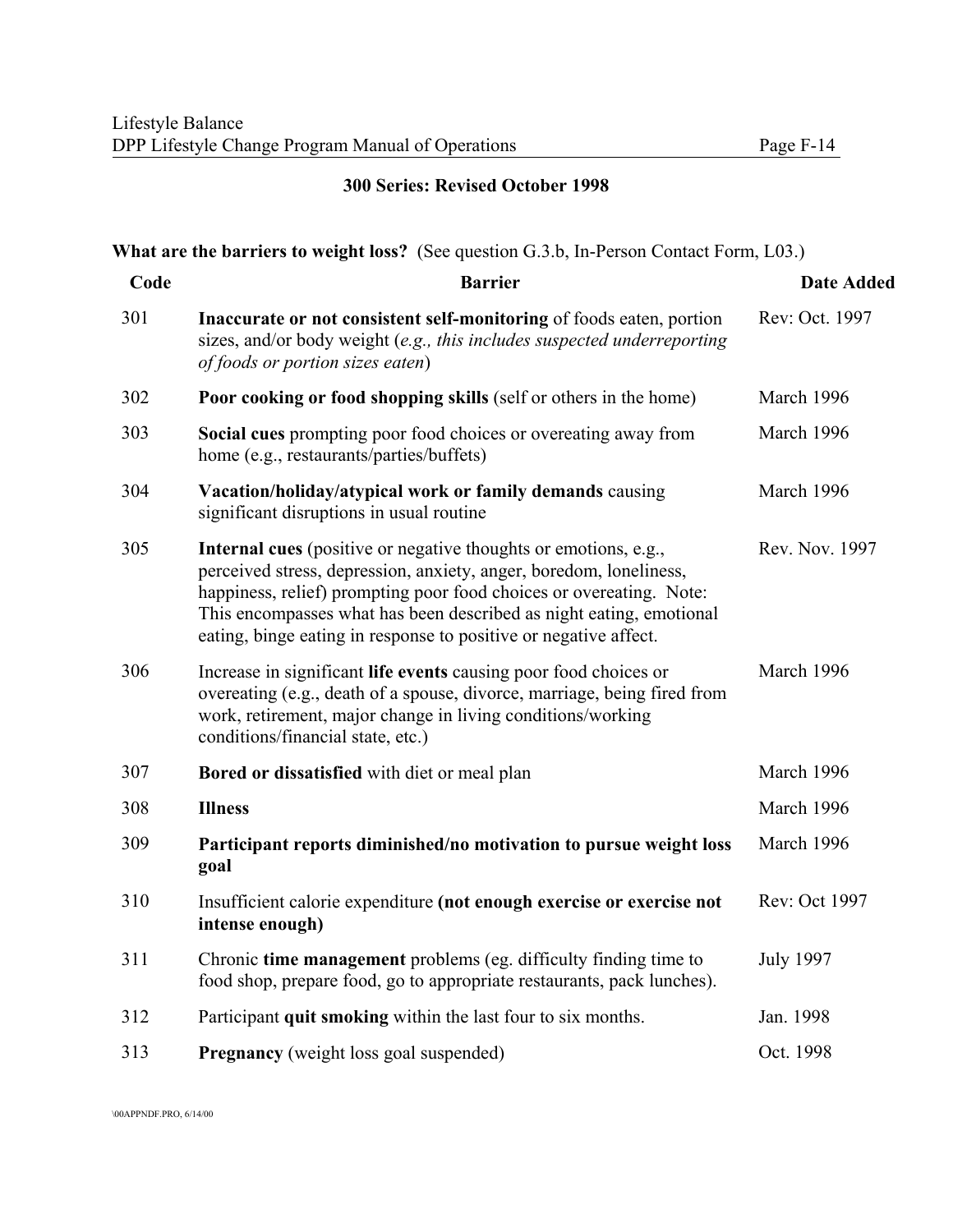|     | Lifestyle Balance<br>DPP Lifestyle Change Program Manual of Operations | Page F-15        |
|-----|------------------------------------------------------------------------|------------------|
| 398 | <b>None</b>                                                            | <b>July 1997</b> |
| 399 | <b>Other barrier (please FAX the LRC a New Codes Needed Form)</b>      | March 1996       |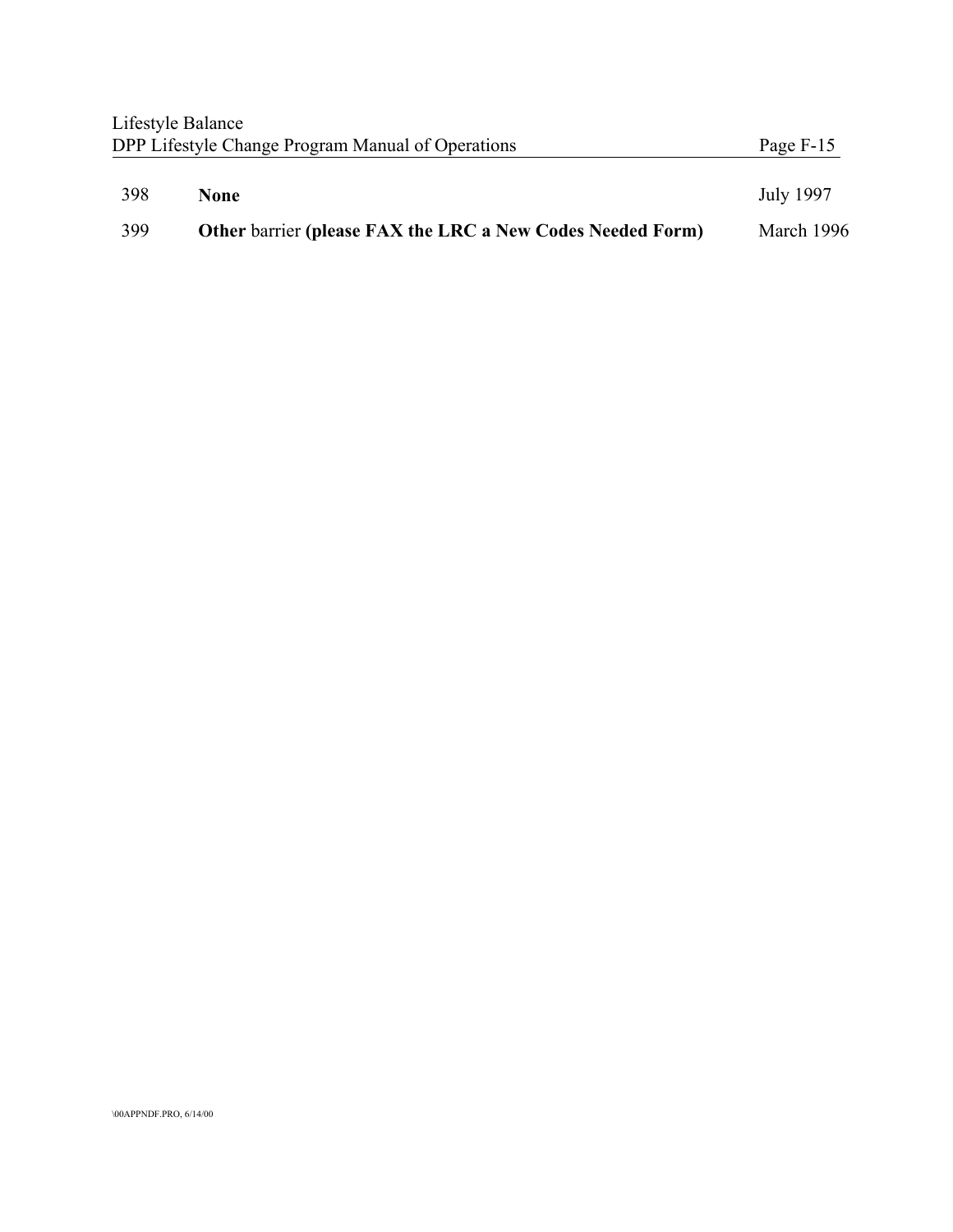#### **400 Series: Revised January 2001**

**What approaches are taken to improve or maintain weight loss?** (See question G.3.c on the Lifestyle In-Person Contact Form, L03.)

| Code | Level          | <b>Tool</b>                                                                                                                                                                                                                                                                      | <b>Date Added</b> |
|------|----------------|----------------------------------------------------------------------------------------------------------------------------------------------------------------------------------------------------------------------------------------------------------------------------------|-------------------|
| 401  | $\mathbf{1}$   | Problem solving (outlining the behavior chains associated<br>with problem eating, that is, the antecedents (cues), behaviors,<br>and consequences, as well as making and evaluating related<br>action plans) other than problems related to self-monitoring<br>(see code $403$ ) | March 1996        |
|      |                | Examples of specific problem solving strategies include:<br>focusing on problem meals, number of meals eaten out, food<br>choices made when eating out.                                                                                                                          |                   |
| 402  | $\mathbf{1}$   | Increased frequency of calls/visits to cue more structured<br>eating                                                                                                                                                                                                             | March 1996        |
| 403  | $\mathbf{1}$   | Reviewed skills for standard self-monitoring (e.g., label<br>reading; weighing, measuring, and estimating portion sizes;<br>remembering to monitor foods that may have been omitted<br>from Keeping Track) and encouraged more accurate,<br>consistent monitoring                | March 1996        |
| 404  | $\mathbf{1}$   | Recommended new approach to self-monitoring (e.g., Quick<br>Track, Personal Fat Counter)                                                                                                                                                                                         | March 1996        |
| 405  | $\mathbf{1}$   | Actively involved significant other in the program (e.g.,<br>scheduled the next session with the participant and the<br>significant other)                                                                                                                                       | March 1996        |
| 406  | $\mathbf{1}$   | Provided recipes or loaned the participant a cookbook                                                                                                                                                                                                                            | March 1996        |
| 407  | 1              | Provided structured meal plans                                                                                                                                                                                                                                                   | March 1996        |
| 408  | 3              | Bought the participant actual food for \$100 or less (e.g.,<br>frozen entrees, fruit basket, gift certificate to grocery store).                                                                                                                                                 | REV: Dec. 1998    |
| 409  | $\mathbf{1}$   | Assigned calorie goal or lowered fat/calorie goal                                                                                                                                                                                                                                | March 1996        |
| 410  | $\overline{2}$ | Scheduled a meeting with the dietitian on DPP staff                                                                                                                                                                                                                              | March 1996        |
| 411  | $\overline{2}$ | Scheduled a meeting with the <b>behavioral therapist</b> on staff                                                                                                                                                                                                                | March 1996        |
|      |                |                                                                                                                                                                                                                                                                                  |                   |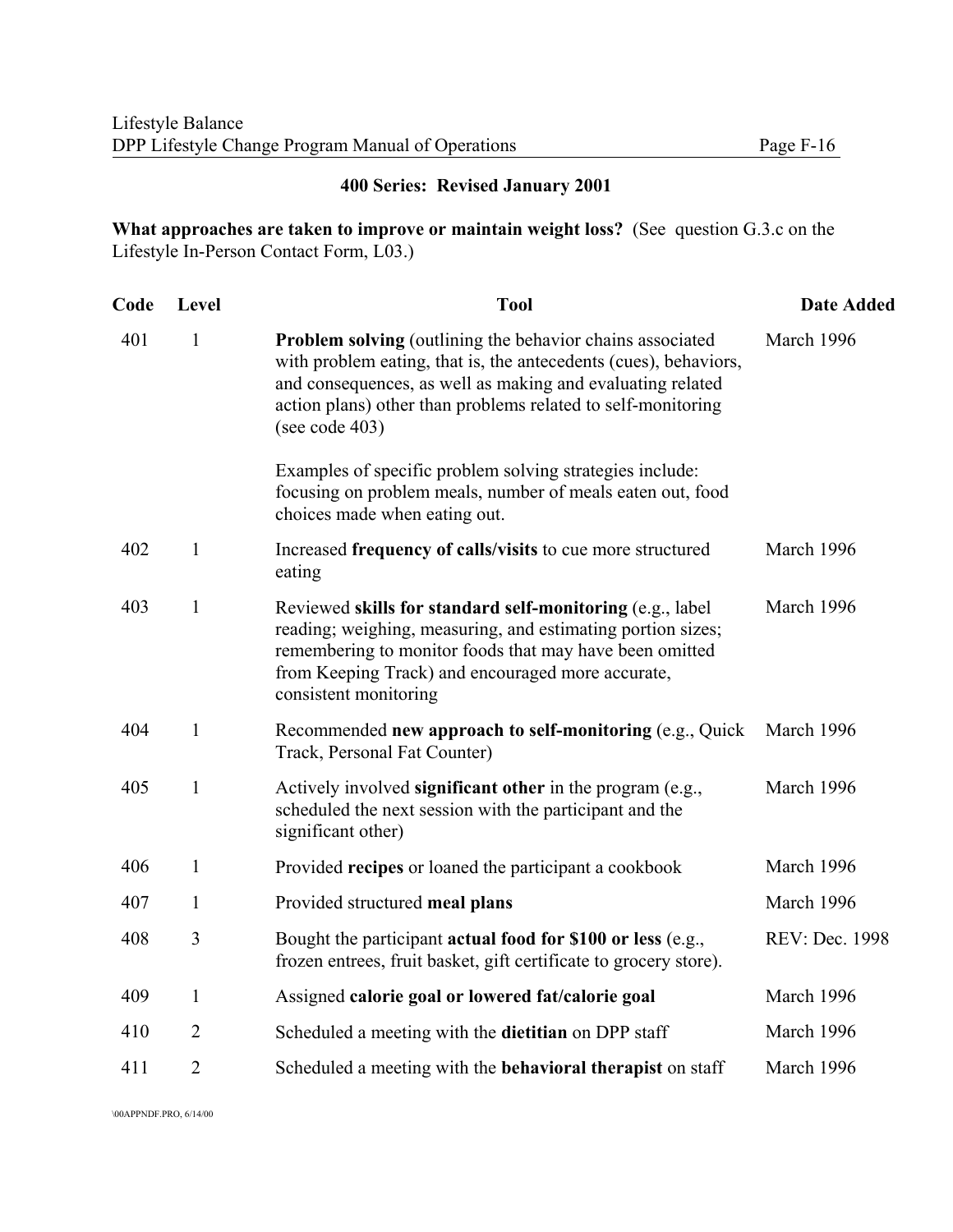#### Lifestyle Balance DPP Lifestyle Change Program Manual of Operations **Page F-17**

| σe<br>'n. |  |
|-----------|--|
|-----------|--|

| 412 | $\mathbf{1}$   | Developed motivational strategy/incentive/contract that<br>does NOT involve spending DPP money or extra staff time<br>(for example, using Spell DPP without DPP-purchased prizes);<br>encouraged participant to identify self-reward for attaining a<br>specific behavioral or weight loss goal. | March 1996       |
|-----|----------------|--------------------------------------------------------------------------------------------------------------------------------------------------------------------------------------------------------------------------------------------------------------------------------------------------|------------------|
| 413 | $\overline{2}$ | Scheduled a visit at the participant's home (or nearby).                                                                                                                                                                                                                                         | March 1996       |
| 414 | 3              | Enrolled participant in <b>non-DPP</b> class (e.g. low fat cooking<br>class at a community college) (DPP pays)                                                                                                                                                                                   | March 1996       |
| 415 | $\mathbf{1}$   | Recommended participant buy Slim Fast (or other similar<br><i>product such as Sweet Success</i> ) to replace one meal per day                                                                                                                                                                    | Rev: Oct. 1997   |
| 416 | $\mathbf{1}$   | Recommended participant buy Slim Fast (or other similar<br>product such as Sweet Success) to replace two meals per day                                                                                                                                                                           | Rev: Oct. 1997   |
| 417 | 3              | Provided Slim Fast or coupons to replace one meal per day<br>(DPP pays)                                                                                                                                                                                                                          | May 1997         |
| 418 | 3              | Provided Slim Fast or coupons to replace two meals per day<br>(DPP pays)                                                                                                                                                                                                                         | May 1997         |
| 419 | 3              | Set up motivational strategy/incentive/contract that DOES<br>involve spending DPP money or extra staff time (for<br>example, using a lottery, DPP Dollars or purchasing prizes or<br>rewards for reaching milestones on Spell DPP)                                                               | <b>July 1997</b> |
| 420 | $\overline{2}$ | Provided food samples to taste                                                                                                                                                                                                                                                                   | <b>July 1997</b> |
| 421 | $\overline{2}$ | Scheduled a visit to a grocery store with the participant                                                                                                                                                                                                                                        | <b>July 1997</b> |
| 422 | $\overline{2}$ | Scheduled a visit to the <b>participant's work place</b> (or nearby)<br>with the participant                                                                                                                                                                                                     | <b>July 1997</b> |
| 423 | $\overline{2}$ | Scheduled a visit to a restaurant with the participant                                                                                                                                                                                                                                           | <b>July 1997</b> |
| 424 | $\overline{2}$ | Bought the participant a <b>belt</b> to mark changes in waist size<br>over time                                                                                                                                                                                                                  | <b>July 1997</b> |
| 425 | 3              | Provided liquid formula (other than Slim Fast)                                                                                                                                                                                                                                                   | <b>July 1997</b> |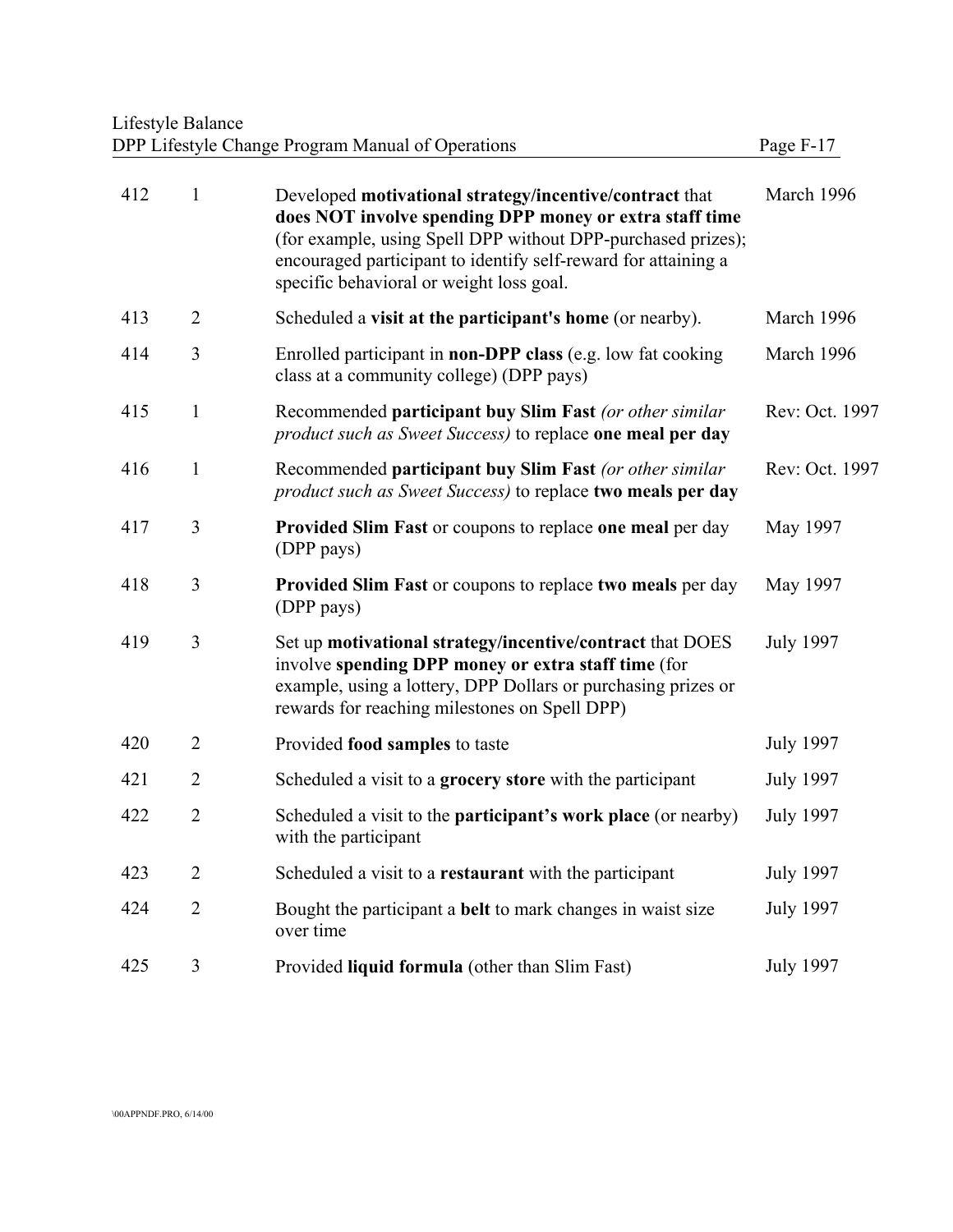# Lifestyle Balance DPP Lifestyle Change Program Manual of Operations Page F-18

| 426 | 1              | Referred participant to a provider of social, medical, and/or<br>mental health services for multiple somatic complaints<br>including, but not limited to, symptoms of depression (e.g., to<br>primary care provider for antidepressant therapy) that appear<br>to be interfering with participant's attempts to make healthy<br>lifestyle changes | Rev: May 2000         |
|-----|----------------|---------------------------------------------------------------------------------------------------------------------------------------------------------------------------------------------------------------------------------------------------------------------------------------------------------------------------------------------------|-----------------------|
| 427 | 1              | Scheduled the participant to come in before the next contact<br>to be weighed                                                                                                                                                                                                                                                                     | <b>July 1997</b>      |
| 428 | $\mathbf{1}$   | Mailed the participant a card, note, or other <b>mailing</b> to provide<br>personal support and encouragement                                                                                                                                                                                                                                     | <b>July 1997</b>      |
| 429 | $\overline{2}$ | Schedule a small group visit to reinforce content of the core<br>curriculum (e.g., a one-time low-fat cooking demonstration)<br>(Note: This is NOT an after-core class.)                                                                                                                                                                          | <b>July 1997</b>      |
| 430 | 1              | Loaned the participant self-help materials such as books or<br>tapes (e.g., Keeping It Off Today with Art Ulene)                                                                                                                                                                                                                                  | <b>July 1997</b>      |
| 431 | 1              | Recommended increased physical activity (or increased<br>intensity).                                                                                                                                                                                                                                                                              | October 1997          |
| 432 | $\mathbf{1}$   | Deleted November 1997. Was redundant with code 210.                                                                                                                                                                                                                                                                                               | Del. Nov. 1997        |
| 433 | 1              | Recommended participant buy calorie/fat-controlled frozen<br>entrees $($ <300 calories, 10 gram fat) to use for several meals<br>per week.                                                                                                                                                                                                        | October 1997          |
| 434 | $\overline{2}$ | Bought the participant an item to support healthy eating for<br>\$100 or less that was <i>not</i> actual food (e.g., subscription to<br>low-fat cooking magazine, cook book, kitchen appliance).                                                                                                                                                  | December 1998         |
| 435 | 1              | Scheduled a meeting between the participant and the PI                                                                                                                                                                                                                                                                                            | May 1999              |
| 436 |                | Referred for medical and physiological tests (e.g., basal<br>metabolic rate, thyroid level) beyond routine tests done in<br>the DPP to promote education and adherence                                                                                                                                                                            | May 2000              |
| 437 | 1              | Provided computerized nutritional analysis of food intake                                                                                                                                                                                                                                                                                         | May 2000              |
| 438 | $\mathbf{1}$   | Temporary/permanent transfer of lifestyle participant to<br>another Coach as an approach to improve adherence (this<br>does not apply to situations in which a Coach transfer is done<br>as a result of staff turnover, pregnancy leave, etc.)                                                                                                    | <b>NEW: Jan. 2001</b> |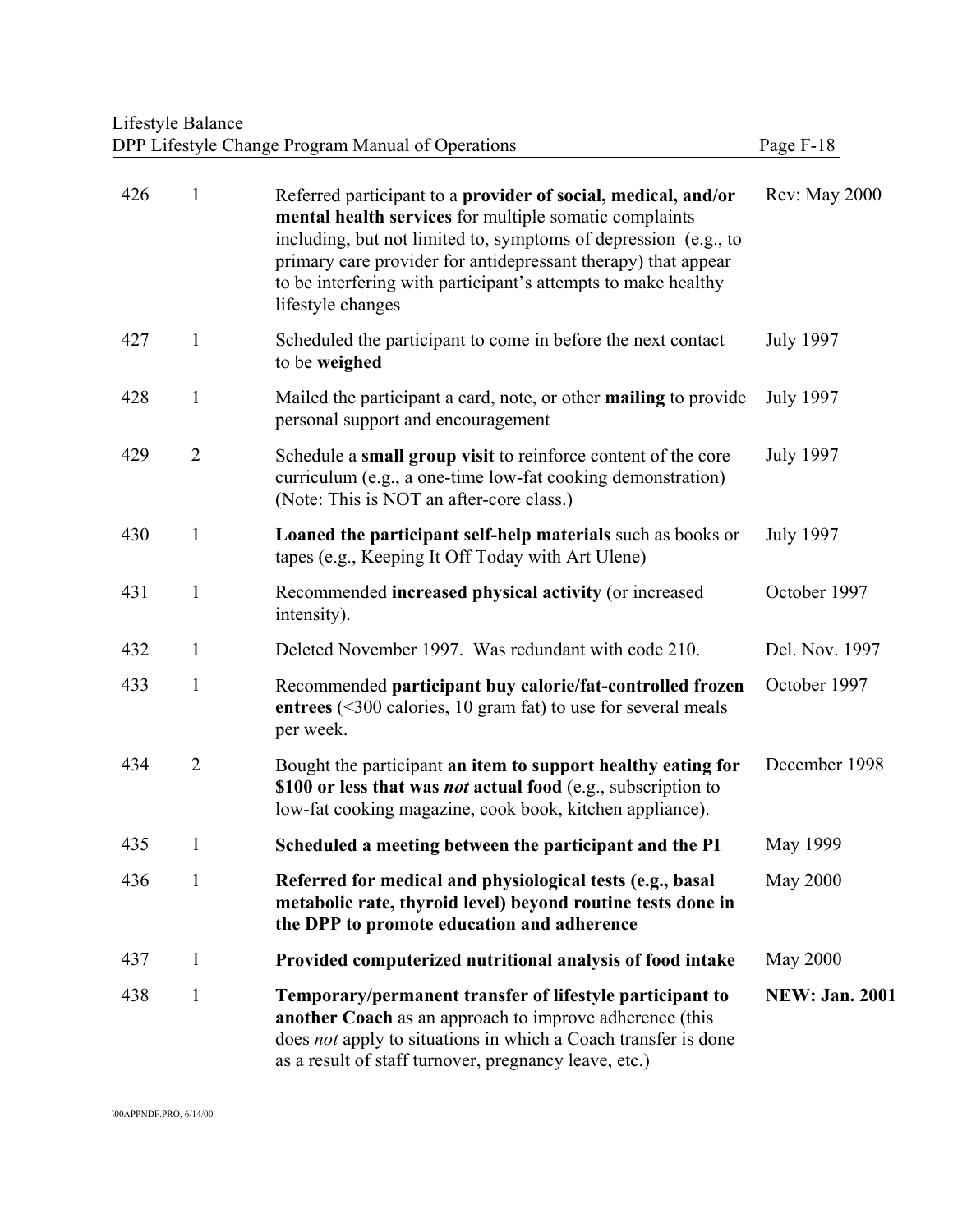|     | Lifestyle Balance | DPP Lifestyle Change Program Manual of Operations                                                                                  | Page F-19              |
|-----|-------------------|------------------------------------------------------------------------------------------------------------------------------------|------------------------|
| 439 | 1                 | Recommended participant attend a <b>nonDPP</b> class (e.g.,<br>nutrition, low-fat cooking, meditation, yoga) (DPP does not<br>pay) | <b>NEW: Jan. 2001</b>  |
| 440 |                   | Provided calorie-controlled meals at no cost to the DPP<br>(e.g., meals provided by the CRC).                                      | <b>NEW</b> : Jan. 2001 |
| 498 | NA                | <b>None</b>                                                                                                                        | <b>July 1997</b>       |
| 499 | <b>NA</b>         | <b>Other approach taken (please FAX the LRC a New Codes)</b><br><b>Needed Form)</b>                                                | March 1996             |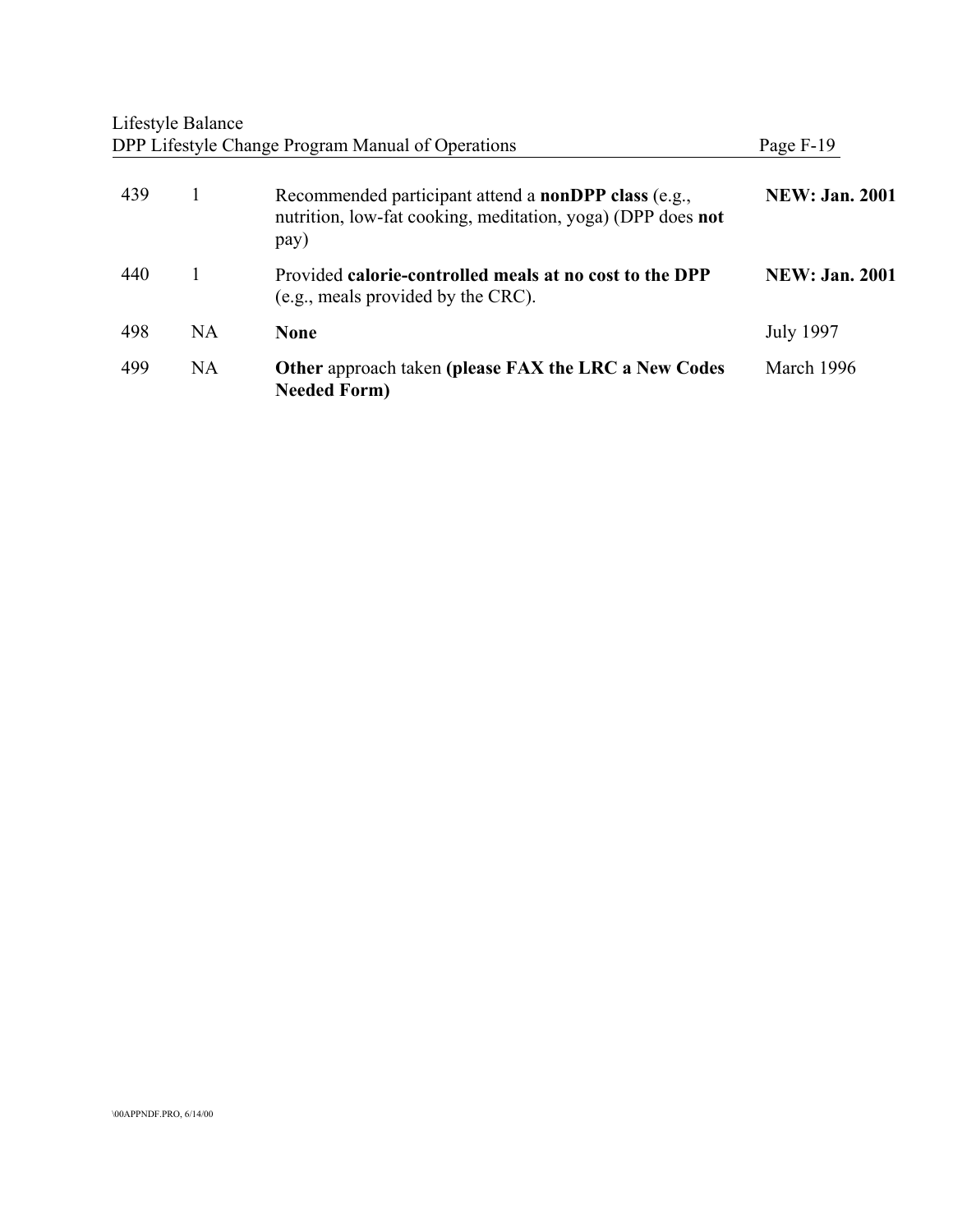#### **500 Series: Revised January 2001**

Note: Some of the codes (e.g., yoga, softball) are not equivalent to brisk walking. We have added these codes because some centers want to offer these types of activities occasionally as social events which do provide some physical activity. We strongly recommend that you choose aerobic activities whenever possible for supervised activity sessions.

**Types of exercise** (See question D on the Lifestyle Physical Activity Log, L04.1.)

| Code | <b>Type of Exercise</b>                                                                                                                                                                                                           | <b>Date Added</b> |  |  |
|------|-----------------------------------------------------------------------------------------------------------------------------------------------------------------------------------------------------------------------------------|-------------------|--|--|
| 501  | <b>Walking (outdoor route)</b>                                                                                                                                                                                                    | March 1996        |  |  |
| 502  | <b>Aerobic Dance</b>                                                                                                                                                                                                              | March 1996        |  |  |
| 503  | <b>Resistance</b>                                                                                                                                                                                                                 | March 1996        |  |  |
| 504  | <b>Step Aerobics</b>                                                                                                                                                                                                              | March 1996        |  |  |
| 505  | <b>Competitive Sport</b> (e.g., tennis, basketball, racketball; this<br>does not include community-sponsored competitive events such<br>as walk/runs or cycling races)                                                            | March 1997        |  |  |
| 506  | <b>Walking (indoor route)</b>                                                                                                                                                                                                     | May 1997          |  |  |
| 507  | <b>Walking (treadmill)</b>                                                                                                                                                                                                        | May 1997          |  |  |
| 508  | <b>Stationary bike</b>                                                                                                                                                                                                            | May 1997          |  |  |
| 509  | <b>Biking (outdoors)</b>                                                                                                                                                                                                          | May 1997          |  |  |
| 510  | <b>Stair master</b>                                                                                                                                                                                                               | <b>July 1997</b>  |  |  |
| 511  | <b>Rowing Machine</b>                                                                                                                                                                                                             | <b>July 1997</b>  |  |  |
| 512  | <b>Nordic Track</b>                                                                                                                                                                                                               | <b>July 1997</b>  |  |  |
| 513  | Aerobic Circuit Training (e.g., combination of various<br>aerobic activities)                                                                                                                                                     | <b>July 1997</b>  |  |  |
| 514  | Water Aerobics (includes hydrotone). Caution: Be sure the<br>intensity is equivalent to brisk walking. Most water aerobics<br>classes focus on toning rather than developing aerobic fitness<br>and would not meet this criteria. | November 1997     |  |  |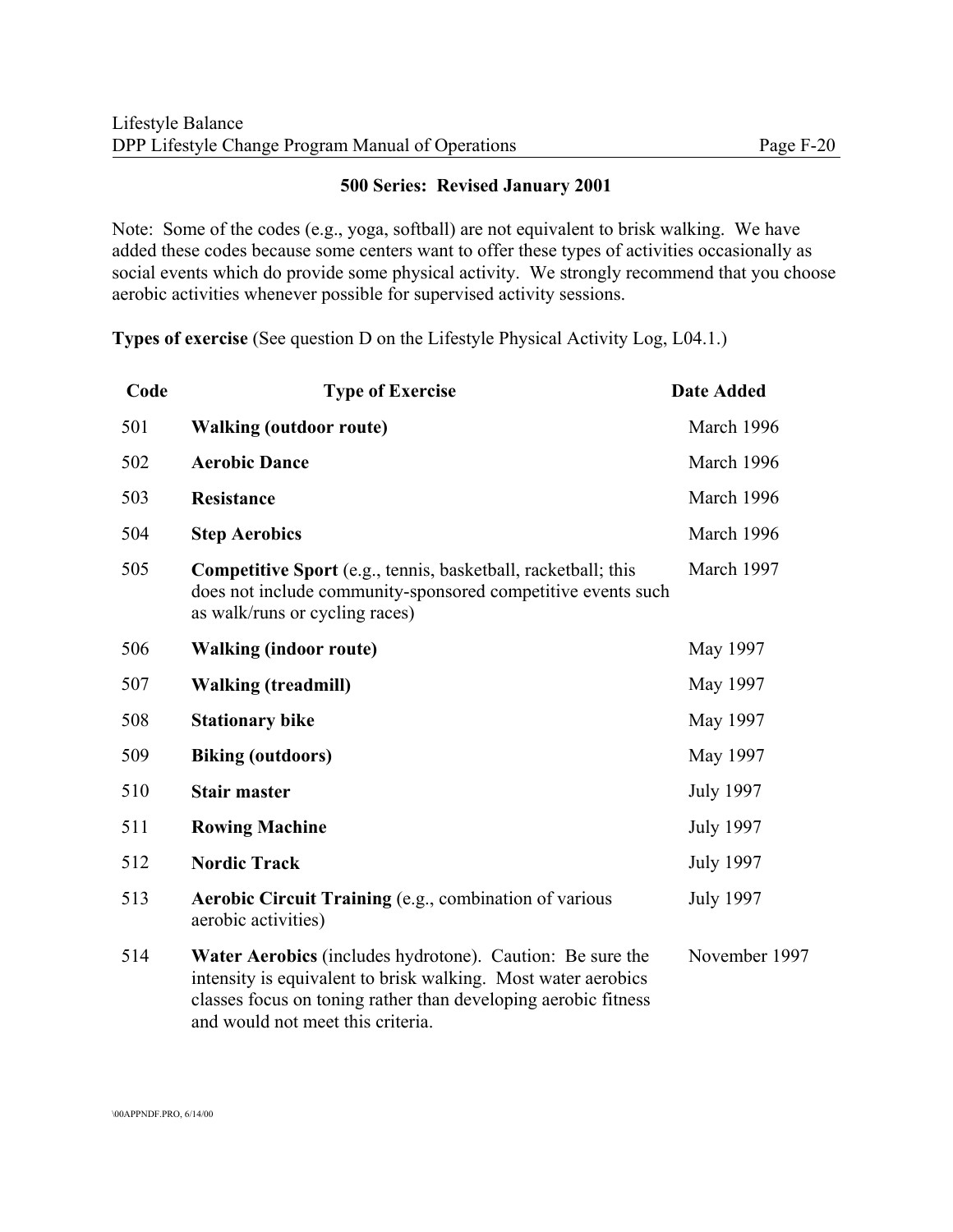| 515 | Yoga (Note: Yoga is not equivalent to brisk walking, is not to<br>be counted toward DPP activity minutes, and should not be<br>offered as one of the two supervised activity sessions per week<br>required by the protocol. Should only be offered as an<br>occasional social event.)                                    | March 1998      |
|-----|--------------------------------------------------------------------------------------------------------------------------------------------------------------------------------------------------------------------------------------------------------------------------------------------------------------------------|-----------------|
| 516 | <b>Community-Sponsored Physical Activity Event</b><br>(registration paid by DPP) Examples: city-sponsored walk or<br>biking race, ADA walking event, Race for the Cure.                                                                                                                                                  | March 1998      |
| 517 | <b>Community-Sponsored Physical Activity Event</b><br>(registration <i>not</i> paid by the DPP) Examples: city-sponsored<br>walk or biking race, ADA walking event, Race for the Cure.                                                                                                                                   | March 1998      |
| 518 | <b>Softball/baseball</b> (Note: Softball/baseball are not equivalent<br>to brisk walking, are not to be counted toward DPP activity<br>minutes, and should not be offered as one of the two supervised<br>activity sessions per week required by the protocol. Should<br>only be offered as an occasional social event.) | March 1998      |
| 519 | <b>Skating</b> (roller skating, roller blading, ice skating, etc.)                                                                                                                                                                                                                                                       | February 1999   |
| 520 | Snowshoeing                                                                                                                                                                                                                                                                                                              | February 1999   |
| 521 | Jogging/running                                                                                                                                                                                                                                                                                                          | August 1999     |
| 522 | <b>Boxing</b>                                                                                                                                                                                                                                                                                                            | August 1999     |
| 523 | Kickboxing (e.g., Tae Bo)                                                                                                                                                                                                                                                                                                | August 1999     |
| 524 | Swimming                                                                                                                                                                                                                                                                                                                 | November 1999   |
| 525 | <b>Aerobic Cross Trainer (Seated Elliptical)</b>                                                                                                                                                                                                                                                                         | November 1999   |
| 526 | <b>Elliptical Trainer</b>                                                                                                                                                                                                                                                                                                | November 1999   |
| 527 | Social and recreational dance (e.g., line dancing)                                                                                                                                                                                                                                                                       | <b>May 2000</b> |
| 528 | <b>Bowling</b> (Note: Bowling is <b>not</b> equivalent to brisk walking, is<br>not to be counted toward DPP activity minutes, and should not<br>be offered as one of the two supervised activity sessions<br>required by the protocol. Should only be offered as an<br>occasional social event.)                         | May 2000        |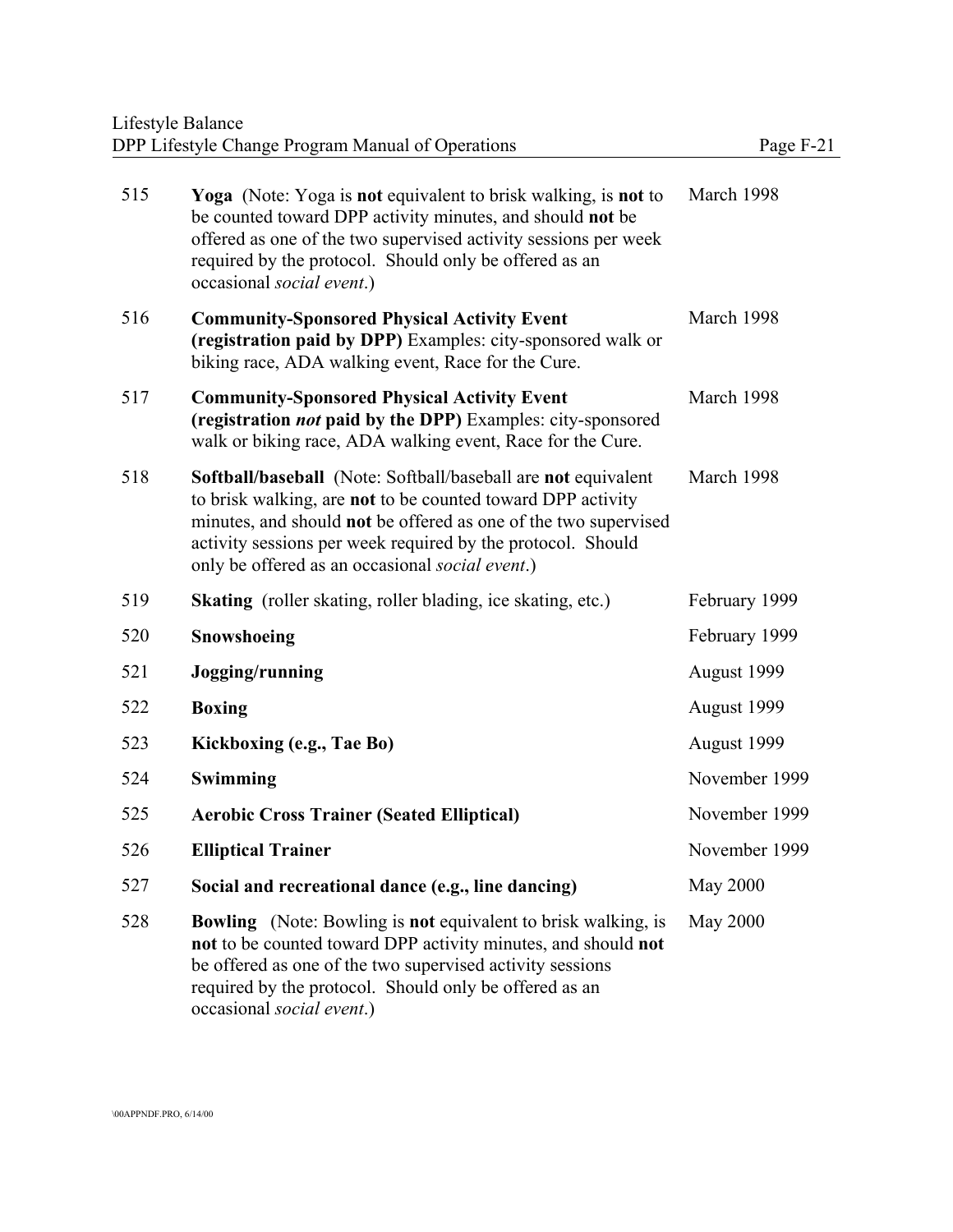| 529        | (Note: Tai Chi is not equivalent to brisk walking, is NEW: Jan. 2001)<br>Tai Chi                                                                   |  |
|------------|----------------------------------------------------------------------------------------------------------------------------------------------------|--|
|            | not to be counted toward DPP activity minutes, and should not                                                                                      |  |
|            | be offered as one of the two supervised activity sessions                                                                                          |  |
|            | required by the protocol. Should only be offered as an                                                                                             |  |
|            | occasional <i>social event</i> .)                                                                                                                  |  |
| $\sqrt{2}$ | $\Omega$ and $\Omega$ is the state of $\Omega$ is the state of $\Omega$ is the state of $\Omega$ is the state of $\Omega$ is the state of $\Omega$ |  |

599 **Other** type of exercise **(please FAX the LRC a New Codes** March 1996**Needed form)**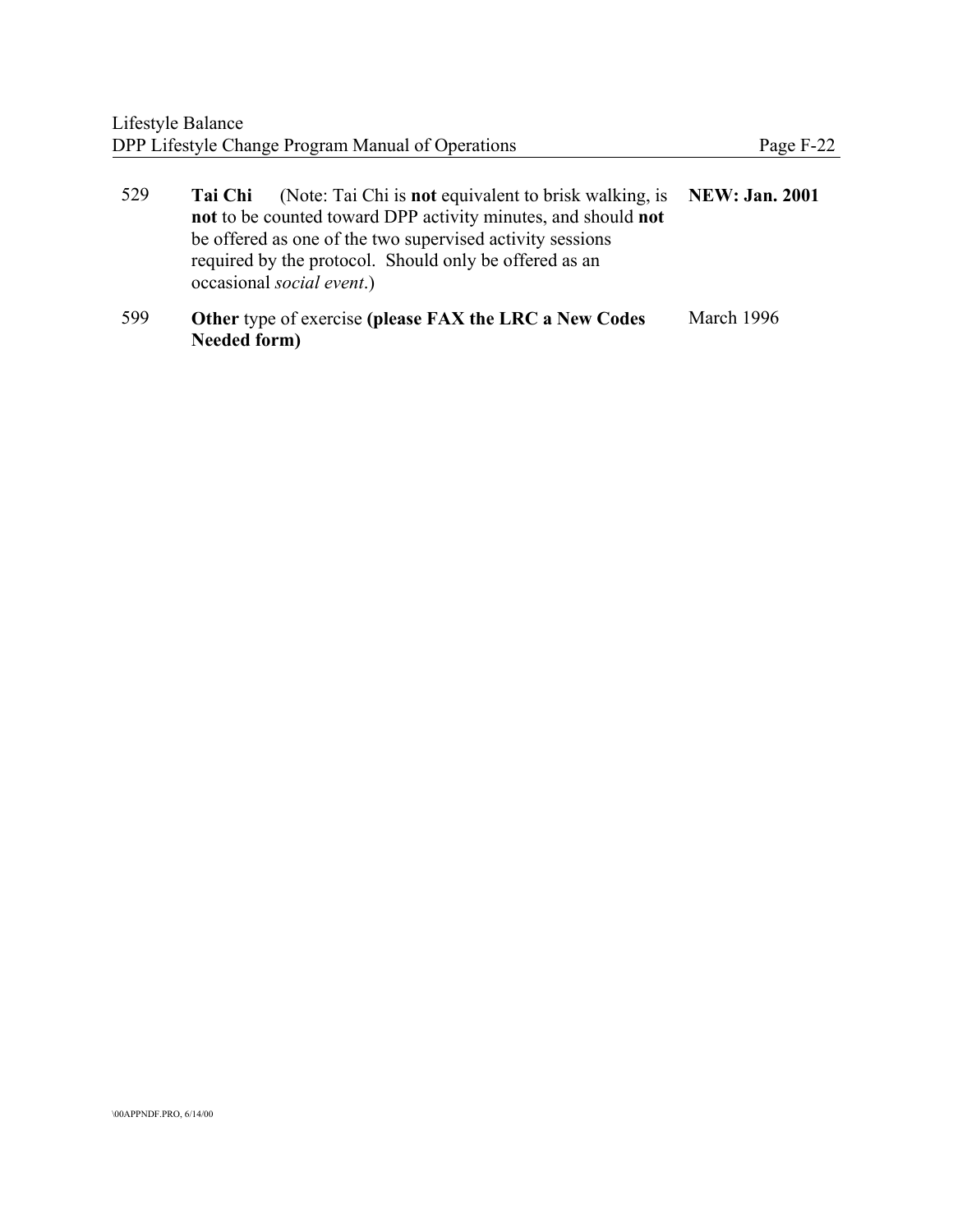## **600 Series: Revised May 2001**

#### **Types of class offered** (See question D on the Lifestyle Group Session Log, L05.1)

| Code | <b>Type of Class</b>                                                                                                          | <b>Date Added</b> |  |  |
|------|-------------------------------------------------------------------------------------------------------------------------------|-------------------|--|--|
| 601  | Winning at Losing                                                                                                             | May 1997          |  |  |
| 602  | Getting Ready for a Walking Event                                                                                             | May 1997          |  |  |
| 603  | Low-Fat Cooking Class                                                                                                         | <b>July 1997</b>  |  |  |
| 604  | <b>Muscle Training</b>                                                                                                        | October 1997      |  |  |
| 605  | <b>Considering Vegetarian Food Options</b>                                                                                    | March 1998        |  |  |
| 606  | Being Assertive                                                                                                               | <b>June 1998</b>  |  |  |
| 607  | <b>Family Support</b>                                                                                                         | <b>June 1998</b>  |  |  |
| 608  | <b>Stress Management</b>                                                                                                      | <b>June 1998</b>  |  |  |
| 609  | Time Management                                                                                                               | <b>June 1998</b>  |  |  |
| 610  | Walks                                                                                                                         | October 1998      |  |  |
| 611  | Lifestyle Balance During the Holidays                                                                                         | October 1998      |  |  |
| 612  | Eating on the Town                                                                                                            | October 1998      |  |  |
| 613  | <b>Food Tastings</b>                                                                                                          | October 1998      |  |  |
| 614  | Ready to Restart                                                                                                              | October 1998      |  |  |
| 615  | Maintaining Motivation in the After-Core:<br>Setting Goals, Keeping Track of Success, Problem<br>Solving, and Reaping Rewards | December 1998     |  |  |
| 616  | The Management of Emotional Eating                                                                                            | May 1999          |  |  |
| 617  | <b>Fantastic Fiber</b>                                                                                                        | August 1999       |  |  |
| 618  | Planning for the Holidays the Low-Fat Way                                                                                     | May 1999          |  |  |
| 619  | Aerobic Exercise Class                                                                                                        | November 1999     |  |  |

\00APPNDF.PRO, 6/14/00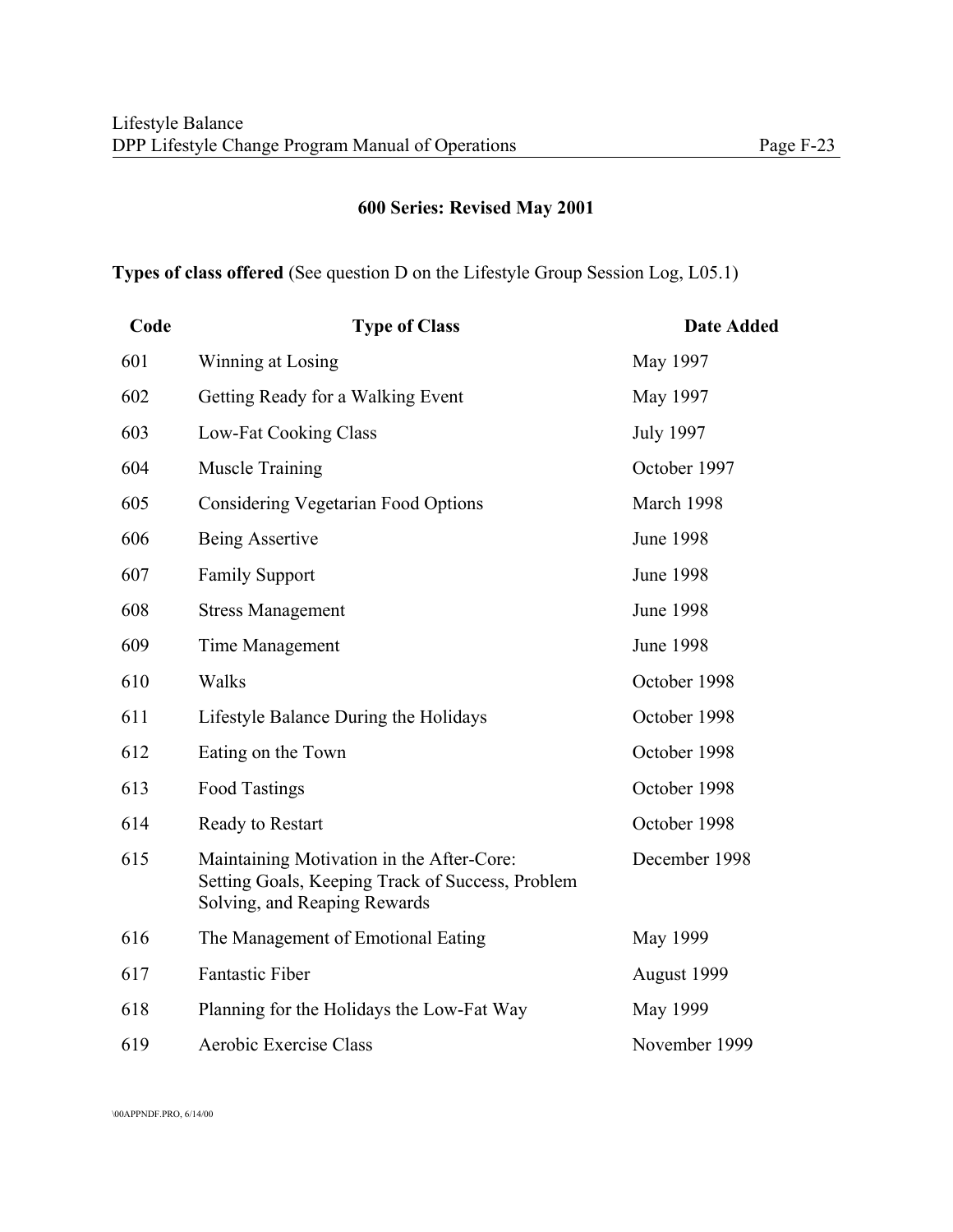| 620 | Making Sense of Health News and Popular Diets                                                                                                                                                                                                                                                                                                                             | <b>July 2000</b>     |
|-----|---------------------------------------------------------------------------------------------------------------------------------------------------------------------------------------------------------------------------------------------------------------------------------------------------------------------------------------------------------------------------|----------------------|
| 650 | One-Time Group Get-Together (this includes social<br>gatherings such as picnics, holiday parties, and dinners<br>as well as events at which study data are presented--as<br>opposed to the other classes which focus on specific<br>educational content)                                                                                                                  | Rev: July 2000       |
| 651 | One Session Class on a Nutrition Topic                                                                                                                                                                                                                                                                                                                                    | November 1997        |
| 652 | One Session Class on a Physical Activity Topic (If part<br>of the class is a supervised activity session, code that<br>separately on the Physical Activity Log.)                                                                                                                                                                                                          | November 1997        |
| 653 | One Session Class on a Behavioral Topic                                                                                                                                                                                                                                                                                                                                   | November 1997        |
| 654 | One Session Class on Diabetes Education/Diabetes<br>Complications                                                                                                                                                                                                                                                                                                         | November 1999        |
| 655 | <b>DPP</b> Spring Training                                                                                                                                                                                                                                                                                                                                                | March 2000           |
| 656 | One Session Class on Combination Topic (combines<br>healthy eating, physical activity, and behavioral topics)                                                                                                                                                                                                                                                             | <b>July 2000</b>     |
| 657 | 10,000 Steps Campaign                                                                                                                                                                                                                                                                                                                                                     | <b>July 2000</b>     |
| 658 | Food Shopping the DPP Way (from UCLA)                                                                                                                                                                                                                                                                                                                                     | Jan. 2001            |
| 659 | DPP Lifestyle Survival Skills                                                                                                                                                                                                                                                                                                                                             | Jan. 2001            |
| 660 | DPP Lifestyle World Series                                                                                                                                                                                                                                                                                                                                                | Feb. 2001            |
| 661 | DPP Peak Performance Campaign                                                                                                                                                                                                                                                                                                                                             | <b>NEW: May 2001</b> |
| 698 | Combination Class (Pulls together several sessions)<br>from other classes or reviews core materials for a<br>combination of healthy eating, physical activity, and<br>behavioral topics. Also includes ongoing group<br>motivational/educational meetings, support groups,<br>etc. As always, send us an outline of what you are<br>planning before you offer the class.) | Rev. Jan. 2001       |

699 Other